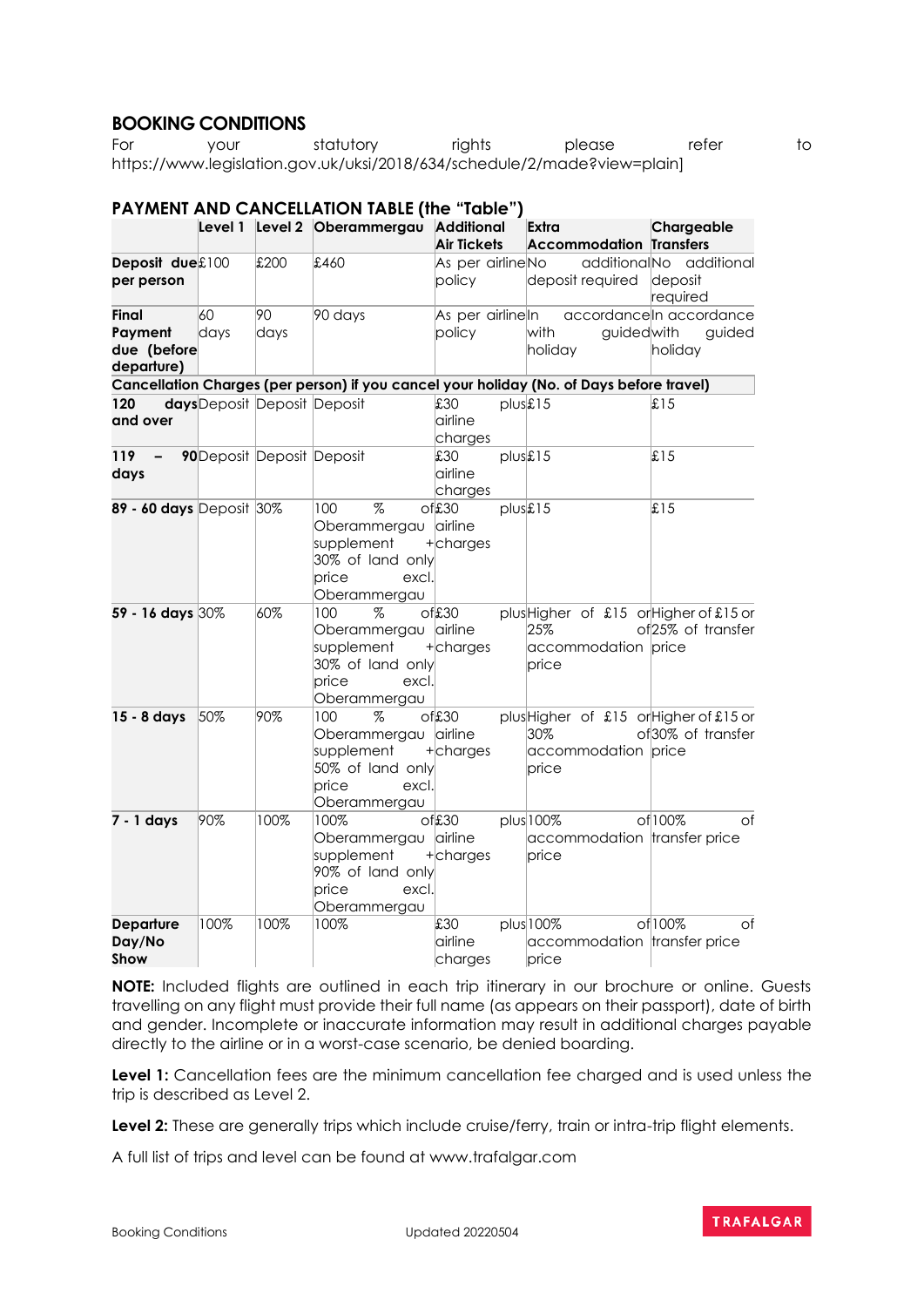## **YOUR HOLIDAY BOOKING**

For the purposes of this document reference to "you" or "your" includes all guests in the party. Your agreement is with Trafalgar Tours Limited ('Trafalgar', the 'Provider'), Company Number 50679, a company registered in Guernsey whose registered office address is Travel House, Rue du Manoir, St Peter Port, Guernsey, Channel Islands, GY1 2JH. A contract will come into existence between us when you make a reservation with us. Enrolment in and payment for a guided holiday shall constitute acceptance by the guest of the terms and conditions in this brochure. These cannot be varied except in writing by an officer of the Company.

All contracts with Trafalgar are made subject to the terms of these booking conditions and are governed by English law and the jurisdiction of the English Courts. You may however, choose the jurisdiction of Scotland or Northern Ireland if you wish to do so.

We reserve the right to change these booking conditions at any time prior to you making a booking.

The invalidity of any provisions herein shall not affect the validity of any other provisions. The agreement shall be construed as though the invalid provision was not contained herein and was replaced with an enforceable provision as similar as possible to the original provision. Should any conflict arise between these booking conditions and those contained within our brochures, these booking conditions shall prevail.

- **Departure Date** The departure date is the date indicated on the booking confirmation.
- **Security** Security is a major concern to all of us and the situation globally is constantly changing. Events around the world, coupled with the "Travel Advisories" put out by various governments, may at times necessitate changes to the accommodations and itinerary or even trip cancellation. You must accept these risks involved in travel to any country that may experience security difficulties and accept responsibility for your own travel decisions.
- **Travel Insurance** Travel insurance is highly recommended for all guests covering all applicable dates of travel with the Provider. This insurance should cover: trip interruption, personal injury, medical expenses, evacuation and repatriation cover including during pandemic events. The choice of insurer is yours.

The availability of travel insurance and extent of cover is constantly changing, please refer to our website [**www.trafalgar.com/faq**] for most up to date information or talk to your reservation agent. The Provider may receive a commission for introducing you to a travel insurance provider.

The Provider cannot be held responsible for your failure to obtain insurance which is appropriate, and we recommend you purchase your insurance at or soon after booking your trip. The Provider will not be held liable for any costs incurred by the guest resulting from their failure to obtain adequate travel insurance.

**COVID-19** An inherent risk of exposure to COVID-19 exists in any public place where people are present. COVID-19 is an extremely contagious disease that can lead to severe illness and death. The Provider may require proof of vaccination or negative COVID tests, with the situation changing rapidly please refer to [**www.trafalgar.com/faq**] for current requirements.

> COVID-19 requirements vary from country to country and region to region and you may be required to be fully vaccinated and provide

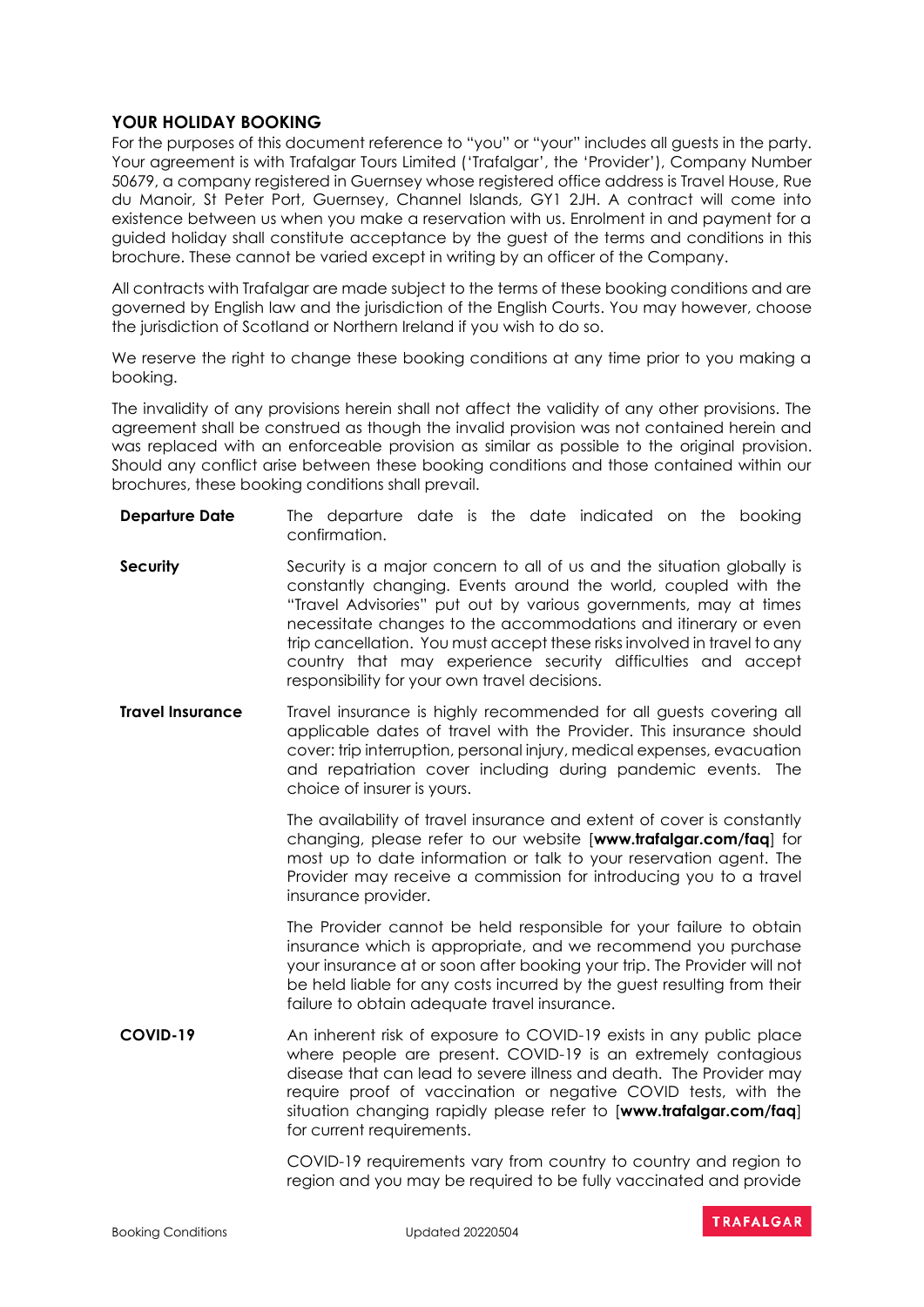evidence of vaccination. Evidence of negative COVID tests may also be required. Airlines and other transport providers may also have separate requirements. It is your responsibility to ensure that you comply at all times with these requirements. No refunds will be given if you are unable to undertake some or all of your holiday due to your failure to comply with these requirements. You will be responsible for any resulting additional costs including travel and accommodation.

We ask that you please take personal responsibility for your wellbeing. This begins with packing any personal protective equipment and sanitisers you require. Please adopt physical distancing and hygiene practices throughout your pre-trip travel arrangements and follow all health instructions whether physical signage, or requests from our professional staff once you are holidaying with us. To travel with the Provider, you voluntarily assume all risks related to exposure to COVID-19. Full details of hygiene protocols can be found on our website.

If, within 14 days of your departure, you or anyone in your booking party:

- test positive for COVID-19 and have to quarantine for a period of time, or
- are notified or otherwise become aware that you have, or suspect you may have, come into close contact with someone who has tested positive for COVID-19 (or where they otherwise suspect they may have COVID-19) and have to selfisolate for a period of time

you must notify us immediately. In the event that you are unable to travel with us our cancellation charges may apply in accordance with our cancellation procedure.

If this happens whilst you are on your holiday, please notify us without delay and we will provide such reasonable assistance as we can in the circumstances. However, we will not be responsible for covering the cost of any curtailment of your holiday, missed transport arrangements, additional accommodation required, or other associated costs incurred by you. You must ensure you have travel insurance which covers these costs.

**Force Majeure** Force Majeure Event means any event or circumstance beyond the control of the Provider, including but not limited to: (a) an act of god (such as earthquake, flood, fire, explosion, landslide, lightning, action of the elements, force of nature, washout, typhoon, hurricane, cyclone, tsunami, storm or storm warning or natural disaster); (b) industrial disputes, work ban or other labour dispute or difficulty; (c) acts of terrorism, political unrest, war or threat of war, riots or civil strife; (d) failure or delays to scheduled transportation and the closure of airports or ports; (e) pandemic, epidemic or health risk; (f) governmental and administrative actions (including closure of borders and travel warnings and restrictions).

## **RESERVATIONS AND PAYMENTS**

1. Your trip will be confirmed after receipt of a non-refundable deposit as detailed in the Table. We reserve the right to refuse a booking without giving any reason and shall in that event return any deposit received. If not received within 7 days of booking, the reservation will

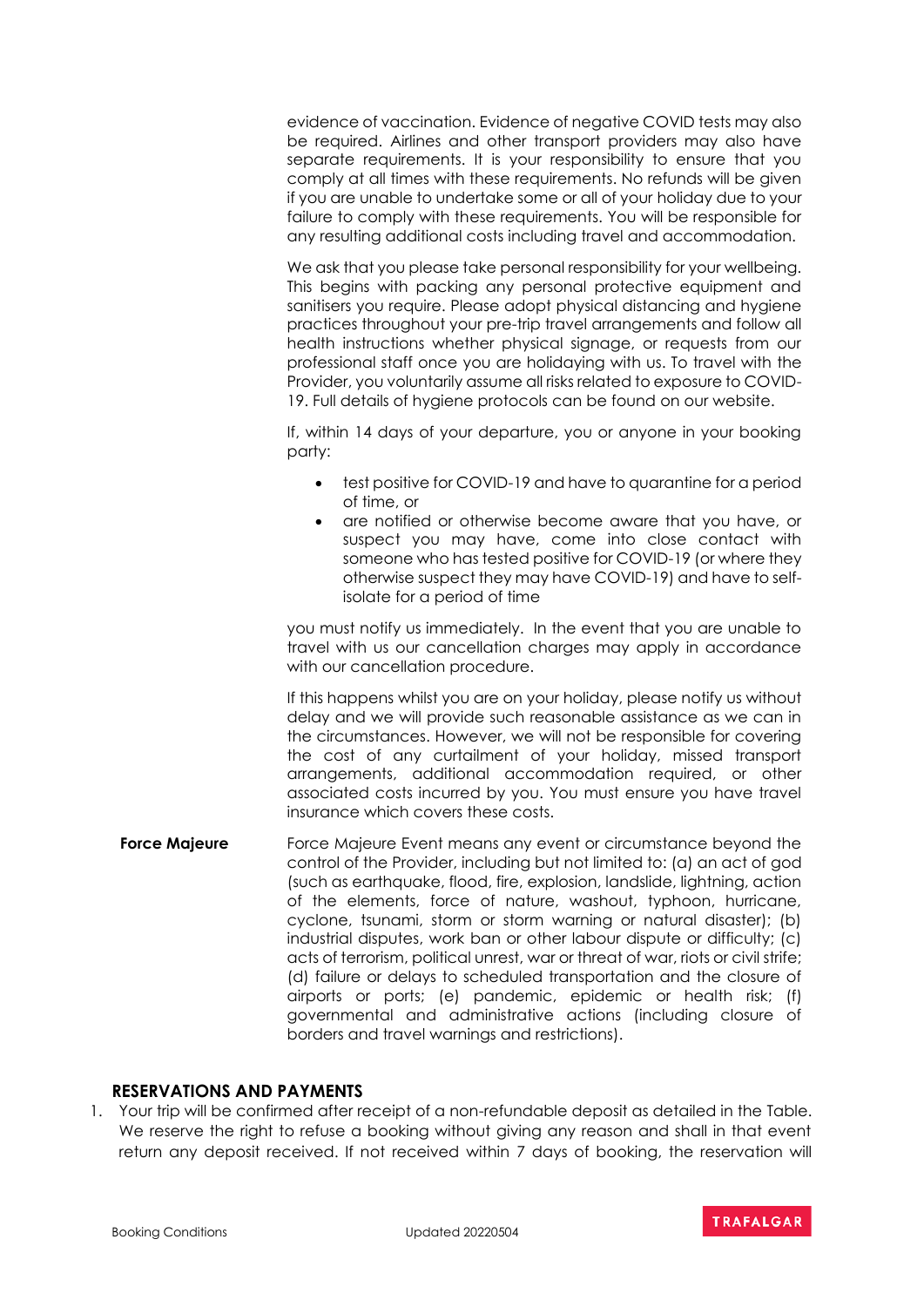automatically be cancelled. On certain departures, deposits may be required at time of booking to hold seats.

- 2. Air-inclusive bookings may require an additional non-refundable deposit or payment in full at the time of booking, see Flight Reservations, Deposits and Cancellation section below.
- 3. We may from time to time offer deposits at a reduced amount (Promotional Deposits) and these may be subject to different terms and conditions as specified by us. Such terms and conditions prevail to the extent of any inconsistency with these Booking Conditions.
- 4. Final payment for your trip reservation will be due prior to departure no later than as detailed in the Table. When making multiple trip bookings, full payment is for all trips according to the scheduled departure date of the first departing trip. Payment in full will be required at time of booking for reservations made later than the final payment due date (see Table) prior to the trip departure date. Some special promotions may have different payment deadlines and cancellation terms.
- 5. The Provider reserves the right to cancel the reservation and impose cancellation charges if any payment is not received as detailed within the Table. The Provider will not be responsible for lost land and/or air reservations.
- 6. Credit Card Bookings: The Provider should be advised of your credit card number when making your reservation directly with us. For security purposes, we are required to collect the guest's credit card billing address, card expiration date and the customer verification code every time a payment is applied. We do not charge credit card fees.
- 7. Your Travel Agent shall hold all monies for each and every person named in the booking until the booking is confirmed at which time your Travel Agent shall provide those monies promptly to us. You consent to us depositing monies received by us as required by law. We will be entitled to keep interest earned on monies.

## **BOOKING CHANGES**

| <b>Name Changes</b> | The Provider does not charge for name corrections, however<br>where third party costs are incurred these will be passed on to<br>the guest. Not all airlines allow name changes or name<br>corrections, and a new airfare may need to be purchased which<br>will be passed onto the guest. |
|---------------------|--------------------------------------------------------------------------------------------------------------------------------------------------------------------------------------------------------------------------------------------------------------------------------------------|
|                     |                                                                                                                                                                                                                                                                                            |

**Other Booking Changes** The Provider does not charge for minor booking changes however where third party costs are incurred these will be passed on to the guest. Costs and charges may increase the closer to the departure date that changes are made. We will try to make your requested change, but it may on occasion not be possible.

> A change of trip date or itinerary after final payment is due (see Table) will be treated as a cancellation. Cancellation fees will apply except when the change is to an alternative departure and the trip price is equivalent or greater, in which case any amendment costs incurred including airline charges and fees will be charged.

## **CANCELLATION AND REFUNDS**

**Cancellation by Traveller** Travel arrangements for any member of the party may be cancelled at any time by written notice by the person who made the booking.

> If notice of cancellation is received by the Provider before final payment is due (see Table), the deposit will be retained. If cancellation is made after final payment is due cancellation fees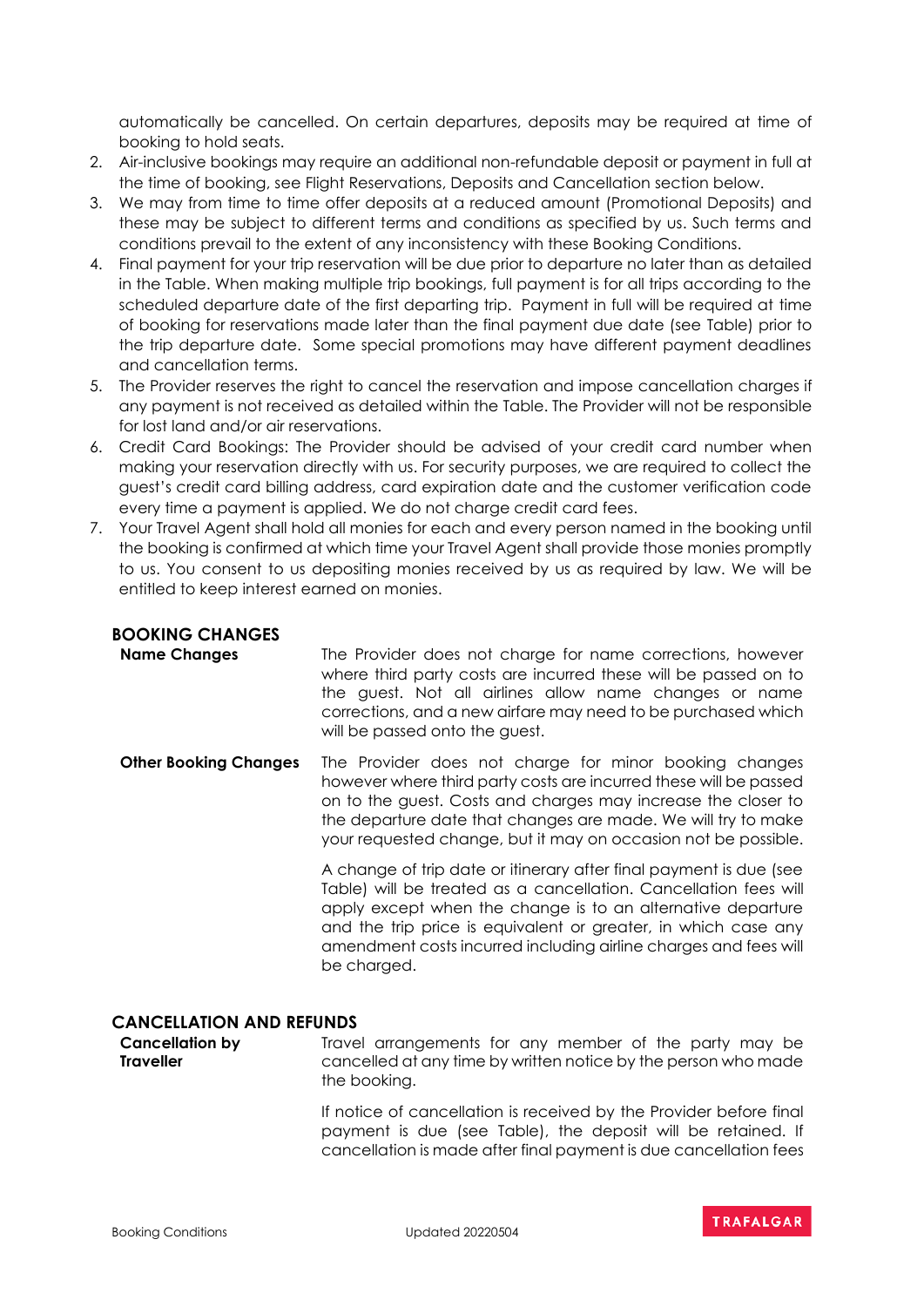will apply (see Table). Please also refer to Air Changes or Cancellation Section where applicable.

Notice of cancellation must be made in writing directly to the Provider or through your Travel Agent.

If a person in a party cancels and there is a room change caused by this cancellation (such as a twin share to Single, or Triple to twin share), charges for the new room type will be the responsibility of the remaining party.

If a guest fails to join the trip on the day of departure, cancellation fees will be 100% (unless the guest notifies us of the delay and joins the trip later at their own expense).

Cancellation fees as per the Table apply to additional accommodation and/or chargeable transfers prior to and after the trip, itinerary extensions or cruise reserved through the Provider.

Cancellation fees and charges will include any amounts that we have paid or have contractually committed to pay to third parties to deliver your travel arrangements which we cannot reasonably recover (for example payments made or due to airlines and hotels). Any payments we have made to third parties will only be refunded to you once we have deducted the above cancellation fees and charges and once we have actually recovered the amounts from the third parties.

All cancellation fees as per the Table are additional to any cancellation fees or other charges that may be levied by your Travel Agent.

If the reason for your cancellation is covered under your insurance, you may be able to reclaim these charges from your insurer. You are responsible to make the claim to your insurer.

#### **Cancellation by the Provider** The Provider reserves the right, to modify or cancel any trip, accommodation, in-destination activity or arrangement, (definite or not), at any time.

#### **Cancellation due to Failure to Pay**

If full payment is not received by the due date (see Table), The Provider has the right to cancel your reservation and no refund will be made. The Provider will not be responsible for lost reservations.

#### **Cancellation due to Force Majeure Events**

If the Provider cancels a trip as a result of a Force Majeure Event, the Provider will provide an alternative comparable trip (if available). If an alternative is not available you will be offered a future travel credit or a refund. No compensation is payable in these circumstances.

Where a trip is terminated mid-trip due to a Force Majeure event, if we provide you with any alternative services or assistance (such as hotels or travel) then you agree to pay for these costs.

#### **Cancellation due to Events other than Force Majeure Events**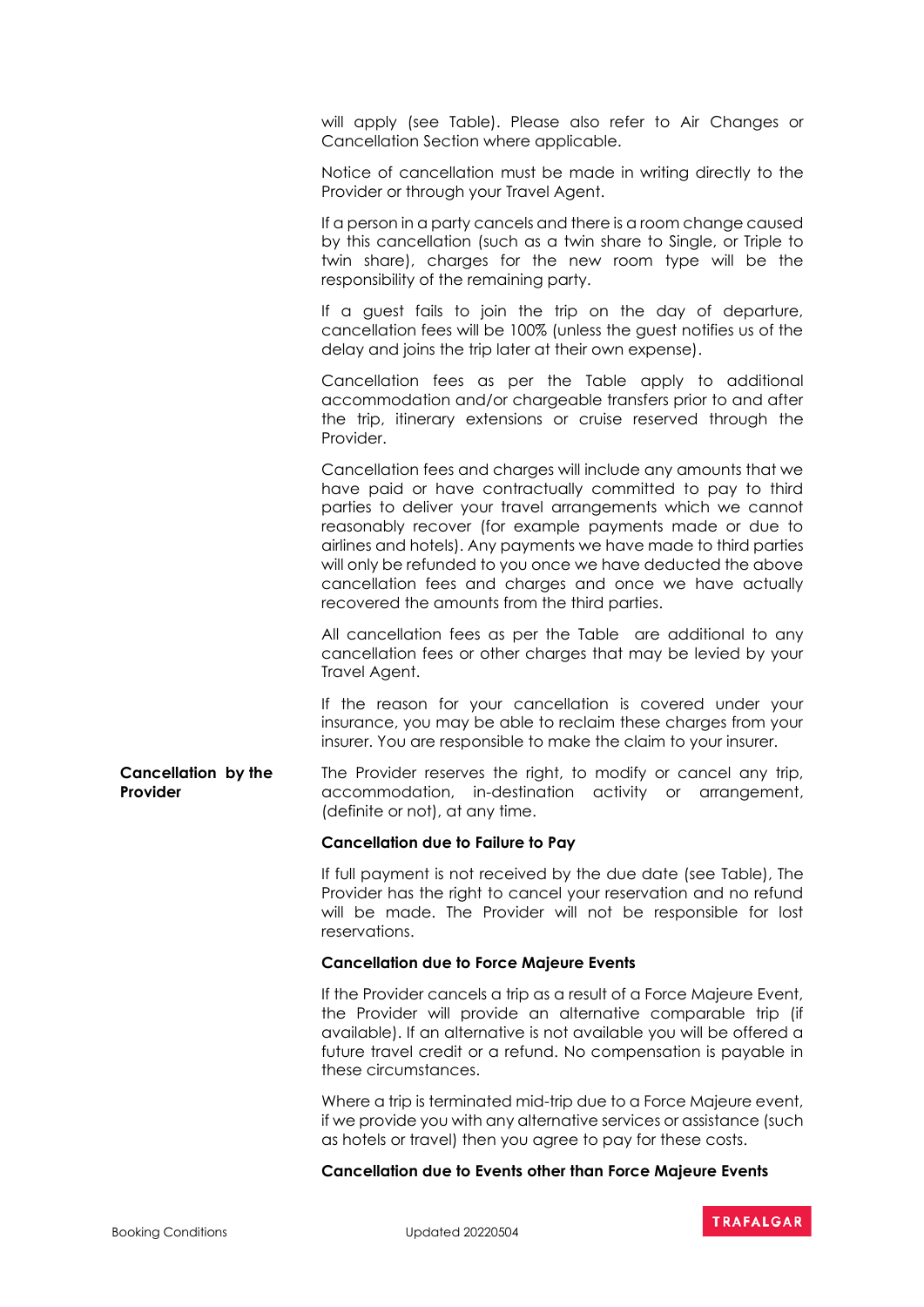If the cancellation by the Provider is not as a result of a Force Majeure Event, the Provider will provide an alternative comparable trip (if available), if an alternative is not available then a refund will be made. The Provider is not liable for any cancellation or change cost or penalties incurred on other travel arrangements, including air travel, that may be affected thereby.Compensation may also be paid as follows:

| No. of days prior to departure<br>date | <b>Compensation payable (per</b><br>person) |
|----------------------------------------|---------------------------------------------|
| 46 days and over                       | £О                                          |
| $45 - 22$ days                         | £10                                         |
| $21 - 8$ days                          | £20                                         |
| 7 – 1 days                             | £30                                         |
| Day of departure                       | £40                                         |

The Provider is not responsible for other travel arrangements that you or your party have made outside the Provider and which are affected by our cancellations.

**Early Return, Illness or** Early return expenses are the guest's responsibility. There is no **Absence** refund for absence or early departure from a trip, including but not limited to missed hotels, transfers, meals or sightseeing cruises or optional extensions. The Provider urges you to purchase travel insurance which covers such circumstances. The Provider makes no representation or guarantees concerning reimbursement, scope of coverage, or other aspects of any travel insurance policy or claim.

## **OBERAMMERGAU AND PASSION PLAY**

All Oberammergau inclusive trip prices are subject to change including, but not limited to, hotels, meals, sightseeing inclusions, itineraries, transfers and transportation.

No Book Early savings nor any other discounts are applicable to the Oberammergau portion of the trip.

Deposit protection guarantee is not available on trips including Oberammergau.

The Provider has secured hotel accommodation either in Oberammergau or close by in the picturesque villages of the Bavarian Alps. Please note that single and triple rooms are not available for the Oberammergau stay. Solo travelers and triple share guests will be matched and accommodated in a twin/double room with a fellow solo traveler (of the same gender) for the duration of the stay.

All services in Oberammergau are provided by a local agent, and hotel details will be advised by the Travel Director during the trip.

NOTE: Where Oberammergau specific terms and conditions conflict with those for vacations/holidays excluding Oberammergau, the specific Oberammergau terms and conditions shall prevail.

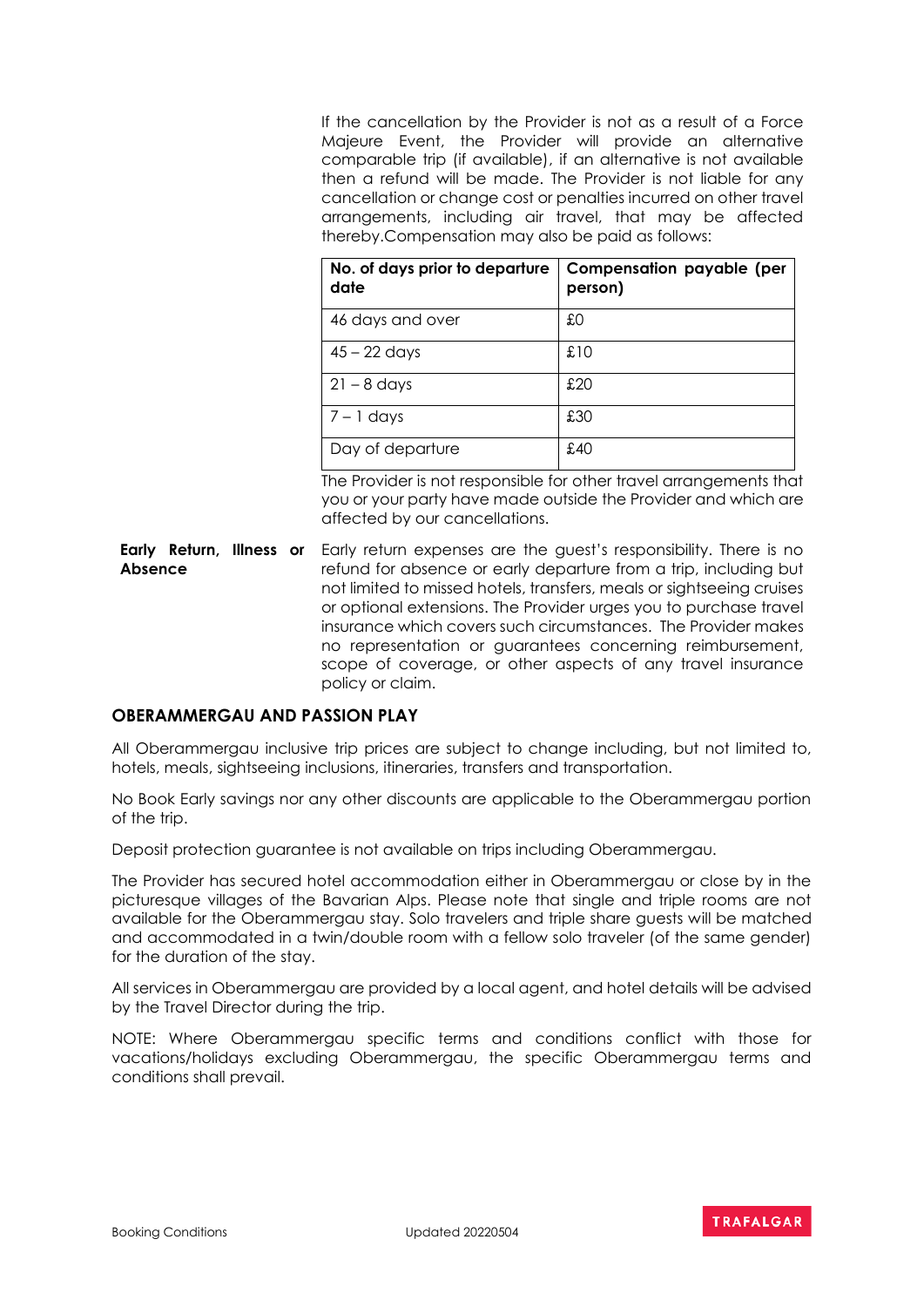## **FLIGHT RESERVATIONS, DEPOSITS AND CANCELLATIONS**

| <b>Reservations/Ticketing</b>         | Air-inclusive bookings and some intra-trip flights require an<br>additional non-refundable deposit at time of booking which may<br>be up to 100% of the flight cost.                                                                                                                                                                                                                                                     |
|---------------------------------------|--------------------------------------------------------------------------------------------------------------------------------------------------------------------------------------------------------------------------------------------------------------------------------------------------------------------------------------------------------------------------------------------------------------------------|
|                                       | If an air reservation is made by the Provider, full payment may be<br>required for your airfare at the time of booking. This will be<br>regardless of future price fluctuations up or down. When booking<br>a trip including flights, you will be required, at the time of booking,<br>to provide us the full name as detailed on the passport, passport<br>number, nationality, date and place of issue for each guest. |
|                                       | The Provider does not hold an allocation of air seats and all flight<br>reservations are made on request and are subject to the terms<br>and conditions of the airline. Changes to flight itineraries and<br>name changes and/or corrections may either not be allowed or<br>may result in penalties charged by the airline. These are the<br>guest's responsibility along with the fees charged as described<br>above.  |
|                                       | Airlines (and other travel providers including the Provider)<br>change prices and routes from time to time. All air routings are in<br>the sole control of the airline and are subject to change at any<br>time.                                                                                                                                                                                                         |
| <b>Air Changes or</b><br>cancellation | After deposit has been received any changes, including incur a<br>service fee, plus any airline penalties. Airline imposed penalties<br>may be up to 100% of the air ticket price. Published Fares, Priced<br>Match Fares, Promo Fares and some other airfares booked are<br>non-refundable.                                                                                                                             |
|                                       | Not showing up for your outbound flight as booked and ticketed<br>will be considered a no-show, and all the connecting flights<br>associated with this one, even a return flight will be cancelled<br>and no refund will apply.                                                                                                                                                                                          |

#### **FINANCIAL PROTECTION**

*We provide full financial protection for our package holidays.* 

When you buy an ATOL protected air holiday package, flight and/or "flight plus" holiday from Trafalgar you will receive an ATOL certificate from us (or via our authorised agent through which you booked), confirming your protection under our Air Travel Organiser's License number 10148. This lists what is financially protected, where you can get information on what this means for you and who to contact if things go wrong.

We, or the suppliers identified on your ATOL Certificate, will provide you with the services listed on the ATOL Certificate (or a suitable alternative). In some cases, where neither we nor the supplier are able to do so for reasons of insolvency, an alternative ATOL holder may provide you with the services you have bought or a suitable alternative (at no extra cost to you). You agree to accept that in those circumstances the alternative ATOL holder will perform those obligations and you agree to pay any money outstanding to be paid by you under your contract to that alternative ATOL holder. However, you also agree that in some cases it will not be possible to appoint an alternative ATOL holder, in which case you will be entitled to make a claim under the ATOL scheme (or your credit card issuer where applicable).

If we, or the suppliers identified on your ATOL certificate, are unable to provide the services listed (or a suitable alternative, through an alternative ATOL holder or otherwise) for reasons of insolvency, the Trustees of the Air Travel Trust may make a payment to (or confer a benefit on)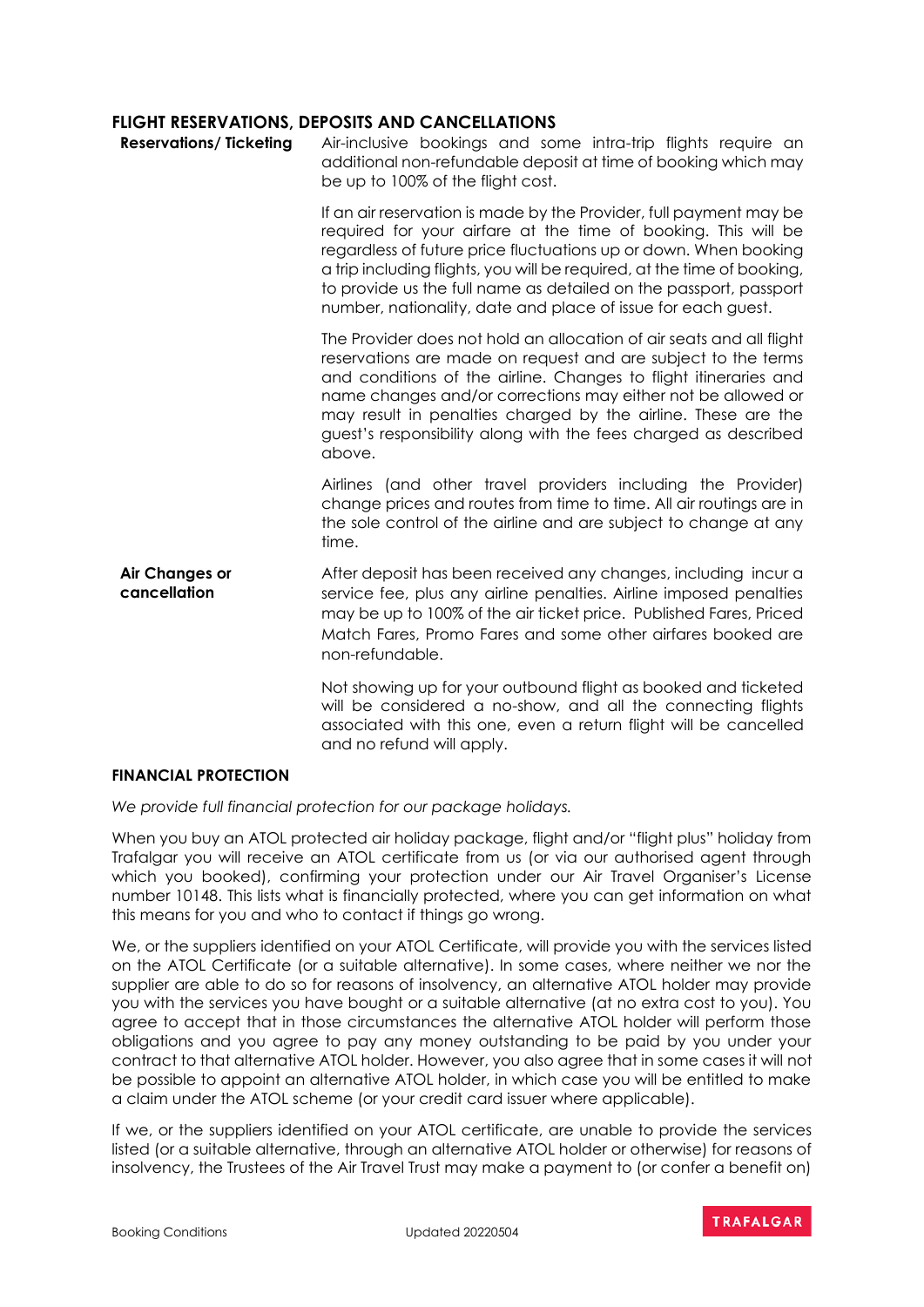you under the ATOL scheme. You agree that in return for such a payment or benefit you assign absolutely to those Trustees any claims which you have or may have arising out of or relating to the non-provision of the services, including any claim against us, the Travel Agent (or your credit card issuer where applicable). You also agree that any such claims may be re-assigned to another body, if that other body has paid sums you have claimed under the ATOL scheme.

When you buy a package holiday that does not include a flight, protection is provided by way of a bond held by ABTA.

## **ABTA STATEMENT**

We are a Member of ABTA, membership number Y181X. We are obliged to maintain a high standard of service to you by ABTA's Code of Conduct. We can also offer you ABTA's scheme for the resolution of disputes which is approved by the Chartered Trading Standards Institute. If we can't resolve your complaint, go to www.abta.com to use ABTA's simple procedure. Further information on the Code and ABTA's assistance in resolving disputes can be found on [www.abta.com.](http://www.abta.com/)

For the latest travel advice from the Foreign, Commonwealth and Development Office including security, local laws, passport and visa information, visit [www.gov.uk/foreign-travel-advice](http://www.gov.uk/foreign-travel-advice) or call 0203 117 0500 (calls are charged at local rate).

## **Operators:**

Trafalgar Tours Limited, Travel House, Rue du Manoir, St Peter Port, Guernsey, GY1 2JH

Destination America Inc, 5551 Katella Avenue, Cypress, California 90630, USA

AAT Kings Tours Pty Limited, 82 – 86 Bourke Road, Alexandria NSW 2015, Australia

Travel Corporation NZ Limited, 131 New North Road, Eden Terrace, Auckland 1021, New Zealand

Relevant Bonding Agency Logos:-

ABTA, ATOL

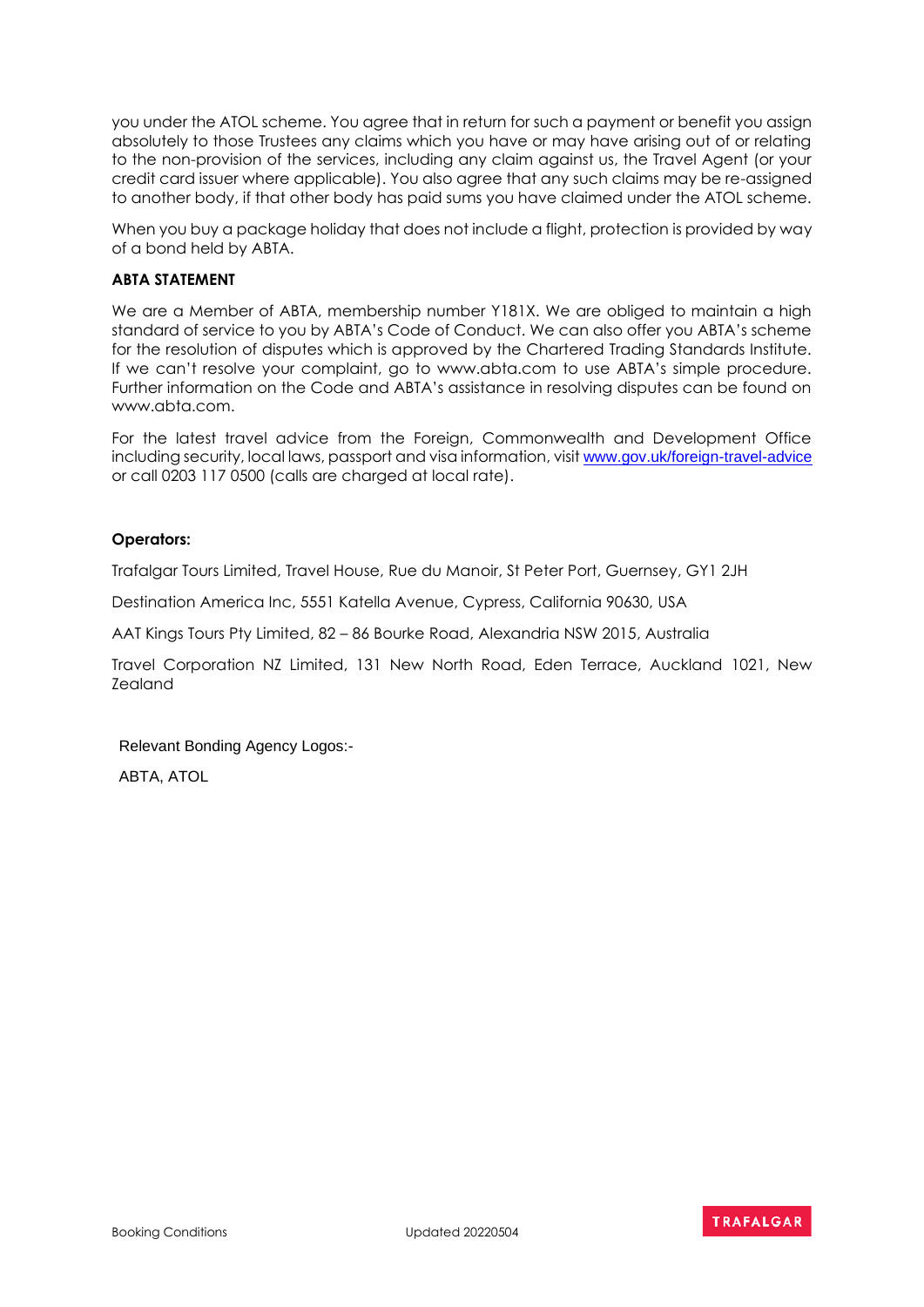## **IMPORTANT INFORMATION**

A quick reference guide to all the details you need to know before booking your holiday.

## **Disclaimer**

Travel is personal and each individual's goals and experiences may differ. The Provider will not be bound by, or liable for, any description, photograph, representation or warranty made by or provided by any independent third party sales representative, Travel Agent, or other person or entity relating to any holiday offered by the Provider.

## **WHAT'S INCLUDED IN THE TRIP PRICE**

- **Private Door to Door** Private car door to door is included with all tours except those within the United Kingdom. This service is available, from one address per booking, living in mainland within a 150-mile radius of departure airport, and travelling in a party of three or less people. Door to Door transfers can be arranged for parties larger than 3 people or for greater than 150 miles at additional cost. We cannot guarantee that any of our vehicles will have child-seats available.
- **Guided Holiday** By air-conditioned luxury motorcoaches, minibus or 4x4 vehicles, trains, cruises, ferries and intra-trip flights including light aircraft as described in the respective itinerary. Please note on some regional trips, transfers and sightseeing trips smaller motorcoaches without toilet facilities may be used.

If, due to circumstances beyond our control, motorcoaches are used otherwise than as advertised, a refund of £7 per person will be made.

Toilets may be affected by higher altitude or extreme weather conditions such as freezing temperatures and for the comfort of those on board the motorcoach the toilets may have to be closed. In these circumstances, additional rest breaks will be incorporated into the itinerary.

**Accommodation** Prices are per person, based on two persons sharing a room with private bath or shower. Triple rooms may be available on selected holidays in limited numbers. Triple or quad occupancy rooms may utilise rollaway beds and three adults may find these rooms small. This can be confirmed with your local sales agent or online reservation agent.

> Every effort has been made to reserve two-bed rooms; however, on some occasions, rooms with one double bed may be the only option available. These rooms will be allocated to solo travellers and couples first; other rooms may feature a single bed and rollaway bed, murphy bed or sleeper sofa. A limited number of twin share rooms are available with our shared rooming service on certain trips. Trafalgar shall not be responsible or liable for any claims or issues arising out of the shared rooming.

> Special room requests (adjacent, connecting or lower-floor rooms, as examples) must be made at time of booking. Special room requests are not guaranteed and are based on availability at time of checkin. Many hotels, lodges and luxury tented camps are 100% smokefree, including all guest rooms, restaurants, lounges, meeting rooms and public spaces. Smoking in a non-smoking room will result in a fine.

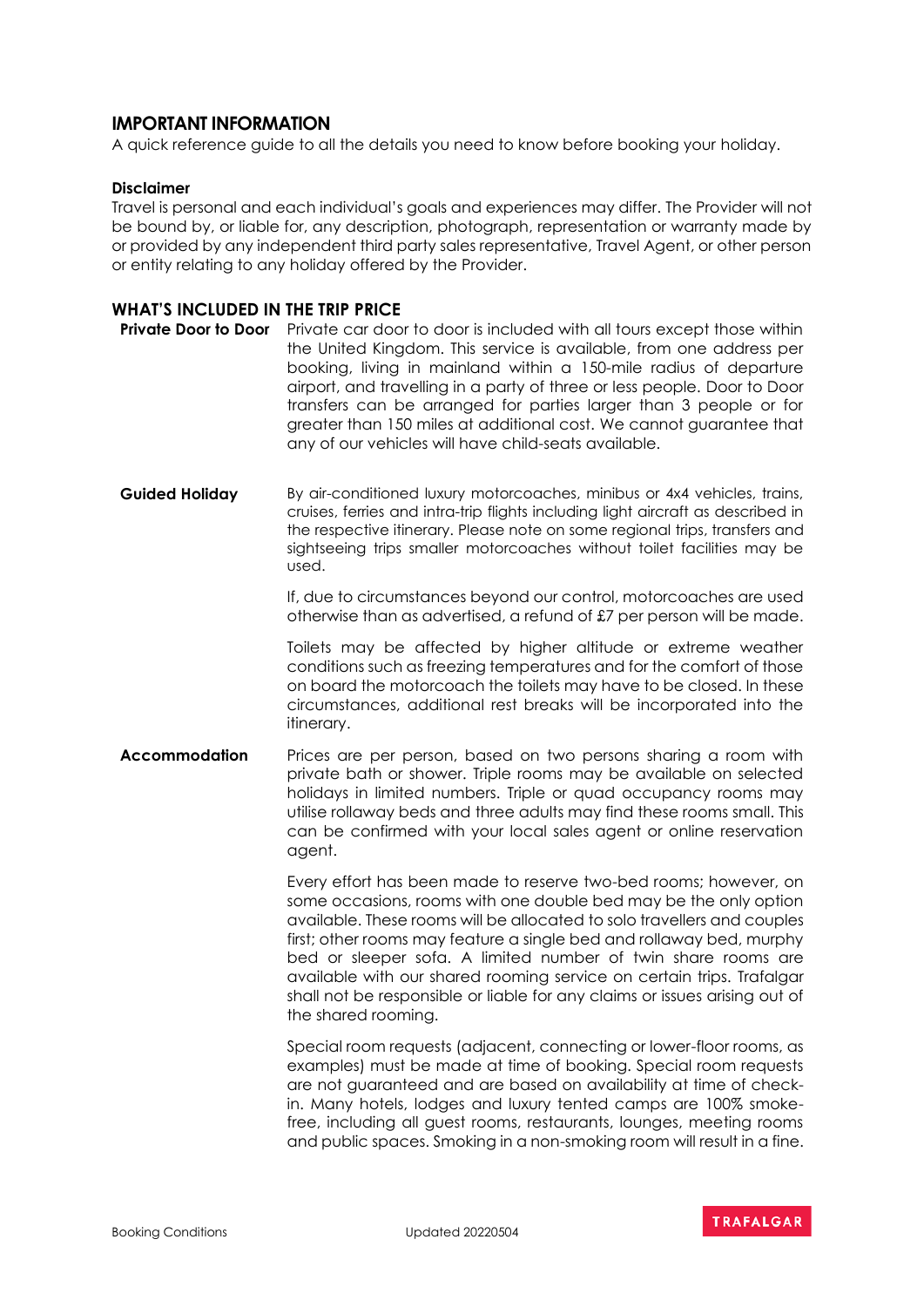Substitute accommodation may be used sometimes. We try to use those of similar standard. Hotel Frequent Traveller program points are not earned with hotels on Trafalgar trips.

Please note that hotel room sizes, standards, facilities and services provided may vary from country to country and region to region and are often local in style and may not have air-conditioning.

- **Cruises** Per person prices are based on two persons sharing a cabin with two berths, private shower and toilet. A limited number of single cabins or triple cabins may be available at an extra cost. Availability can be confirmed with your local sales agent or online reservation agent.
- **Air Transportation** Not included unless otherwise outlined in each trip's itinerary.
- **Wi-Fi Wi-Fi Complimentary Wi-Fi service is available in the rooms and public** areas of most accommodation. In many countries complimentary Wi-Fi is also provided on-board the motorcoaches, however this is not available in all locations. The Wi-Fi on the motorcoaches uses the mobile phone network and as a result the connection will be slower than standard broadband and at times may not be available. Audio and Video streaming is not available using motorcoach Wi-Fi. Please note that it may not be available on train trips, cruises, safari lodges, tented camps or when the main motorcoach is not being used, such as on transfer motorcoaches and other local services. For further information on which countries Wi-Fi is offered in as well as daily data allowances please refer to the website.
- **Travel Director** Guided holidays are conducted in English by a professional Travel Director or Driver Guide. Mini-stays, Explorers or itinerary extensions are normally not accompanied by a Travel Director and are operated on a locally hosted basis using English-speaking Local Host services unless otherwise described.

In the unlikely event that there are fifteen guests or less travelling on a departure, Trafalgar reserves the right to operate this departure on an individual basis with private transfers and individual arrangements. Please refer to the individual guided holiday itinerary.

- **Meals** Some meals are included as detailed on trip itineraries.
- **Sightseeing** Experiences, entrance fees and an English-speaking Local Specialist (when required) are included as detailed in the itinerary pages. Some included activities (marked on the day-by-day itinerary descriptions) require a signed liability waiver; participation in those included activities is at your own risk.
- **Transfers** Transfers between airports, hotels, railway stations and piers are only included as indicated on each itinerary. Transfers can be purchased for an additional cost in many destinations. There will be no refund for missed or unused transfers. If you require and reserve airport transfers and did not purchase your flights from Trafalgar, you will need to provide your arrival and departure flight information to Trafalgar between 21-65 days before flight departure depending on the destination. It is your responsibility to update Trafalgar with any changes to your flight schedule to ensure that you receive your transfers. Failure to do so may result in missing these services and no refund shall be due for missed transfers resulting from missing or outdated flight information.

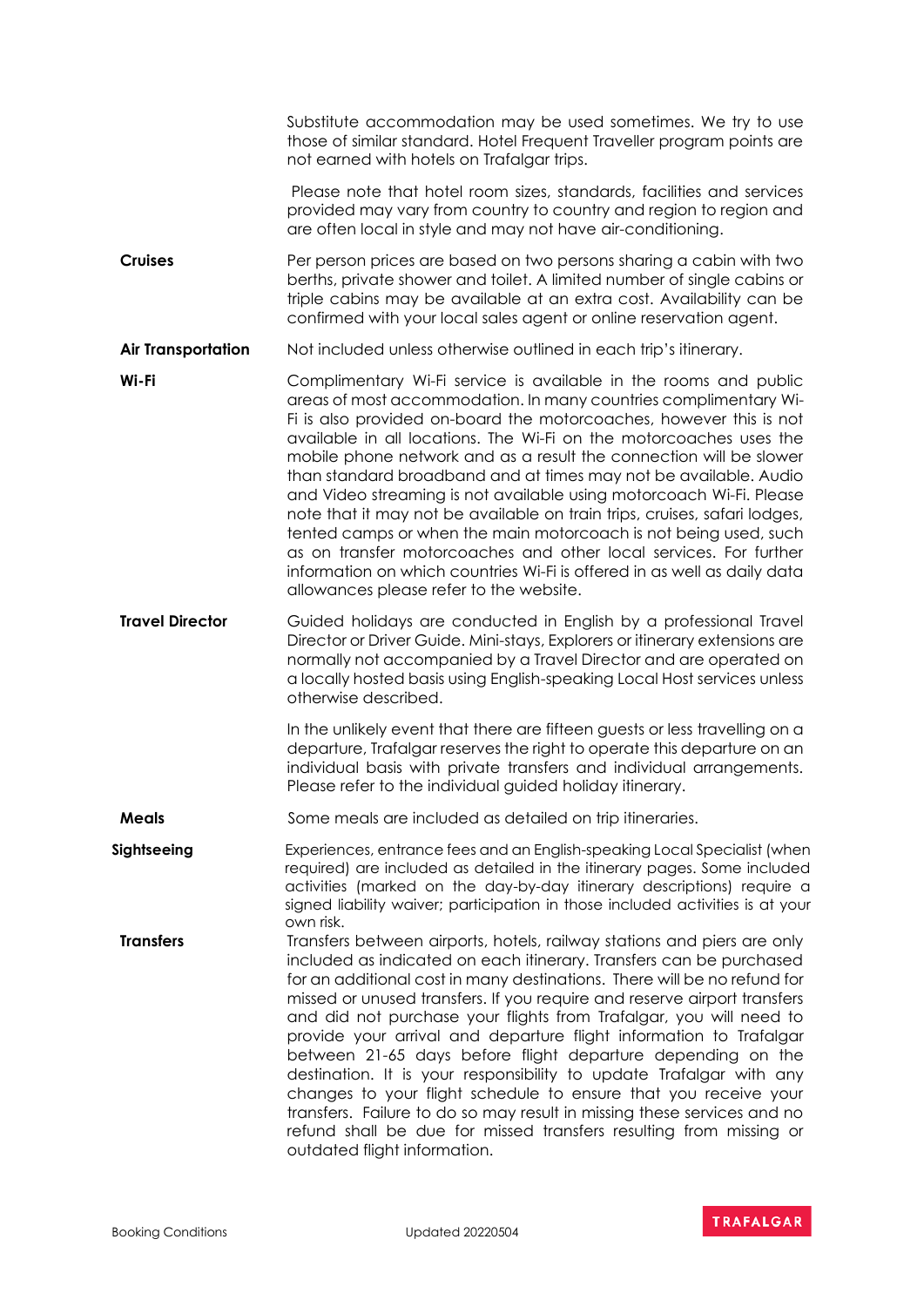| Porterage                                    | Luggage handling of one suitcase per person, at each guided<br>holiday hotel and porter service at airports for intra-air inclusive<br>guided holidays, is included in the price except in Australia and New<br>Zealand where no porter services are provided at airports.                                                                                                                                                                                                                                                                                                                                                                                                        |
|----------------------------------------------|-----------------------------------------------------------------------------------------------------------------------------------------------------------------------------------------------------------------------------------------------------------------------------------------------------------------------------------------------------------------------------------------------------------------------------------------------------------------------------------------------------------------------------------------------------------------------------------------------------------------------------------------------------------------------------------|
| Luggage<br><b>Allowances</b>                 | Due to limited motorcoach capacity, a single bag is allowed with<br>dimensions not exceeding 30"x18"x10" (76x46x25cm) and weight not<br>exceeding 50 lbs./23kg. Carry-on/hand luggage is restricted to one<br>piece per person, not exceeding 12"x11"x6" (30x28x14cm) to fit under<br>your coach seat or in the small overhead compartment. Carry-ons<br>with telescopic handles and wheels will not fit in the overhead<br>compartments or under seats and therefore, cannot be accepted as<br>carry-on luggage. Carry-on/hand luggage<br>handling<br>is<br>the<br>responsibility of each guest and must be taken on and off the coach<br>by you each day of the guided holiday. |
|                                              | If you wish to bring a second item of luggage this must be requested<br>at time of booking, may not be permitted and will incur an additional<br>charge. Additional items not pre-booked or luggage which exceeds<br>weight or size limits may be refused. Where additional items or<br>overweight luggage can be allowed will this incur a daily charge<br>which will be collected by the Travel Director.                                                                                                                                                                                                                                                                       |
|                                              | Please be advised that stricter luggage allowances may be in place<br>for other methods of transportation such as safari vehicles, flights and<br>cruises. Please confirm with your local sales representative or online<br>reservation agent.                                                                                                                                                                                                                                                                                                                                                                                                                                    |
|                                              | Trafalgar and Trafalgar's affiliated entities shall not be liable for loss or<br>damage to luggage or any guest's belongings. Guests should<br>immediately report lost items to the Travel Director who will assist in<br>completing a lost property form that can be used for an insurance<br>claim. Trafalgar cannot assist in locating lost items after the guest<br>disembarks or completes the Trafalgar holiday.                                                                                                                                                                                                                                                            |
| <b>Tips</b>                                  | Tips are included for services on your guided holiday, except to your<br>Motorcoach Driver, Well-Being Director and Travel Director (and<br>outside of the Americas, to your Local Host and Local Specialists)<br>whose tips/gratuities should be extended on a voluntary, individual<br>basis at the end of your holiday. Included tips cover all services<br>provided by dining-room waiters, housekeeping staff and porters at<br>hotels.                                                                                                                                                                                                                                      |
|                                              | Tips for cruises and train journeys are subject to other arrangements<br>which may be confirmed with your local sales agent or online<br>reservation agent.                                                                                                                                                                                                                                                                                                                                                                                                                                                                                                                       |
| Optional<br>Prepaid<br><b>Tips</b>           | If you have opted to prepay your tips to your Travel Director, Well-<br>Being Director and Motorcoach Driver, this will be detailed within your<br>holiday documentation. We offer this option on the majority of our<br>holiday itineraries. Please check with your local sales representative<br>or reservation agent where this option is available.                                                                                                                                                                                                                                                                                                                           |
| <b>WHAT'S NOT INCLUDED IN THE TRIP PRICE</b> |                                                                                                                                                                                                                                                                                                                                                                                                                                                                                                                                                                                                                                                                                   |

**General** Any items and matters not referred to above, including, airfares to and from your destination, air-related taxes and fees (except where specified); additional fees charged by airlines such as checked and/or excess baggage, seat selections and any other services;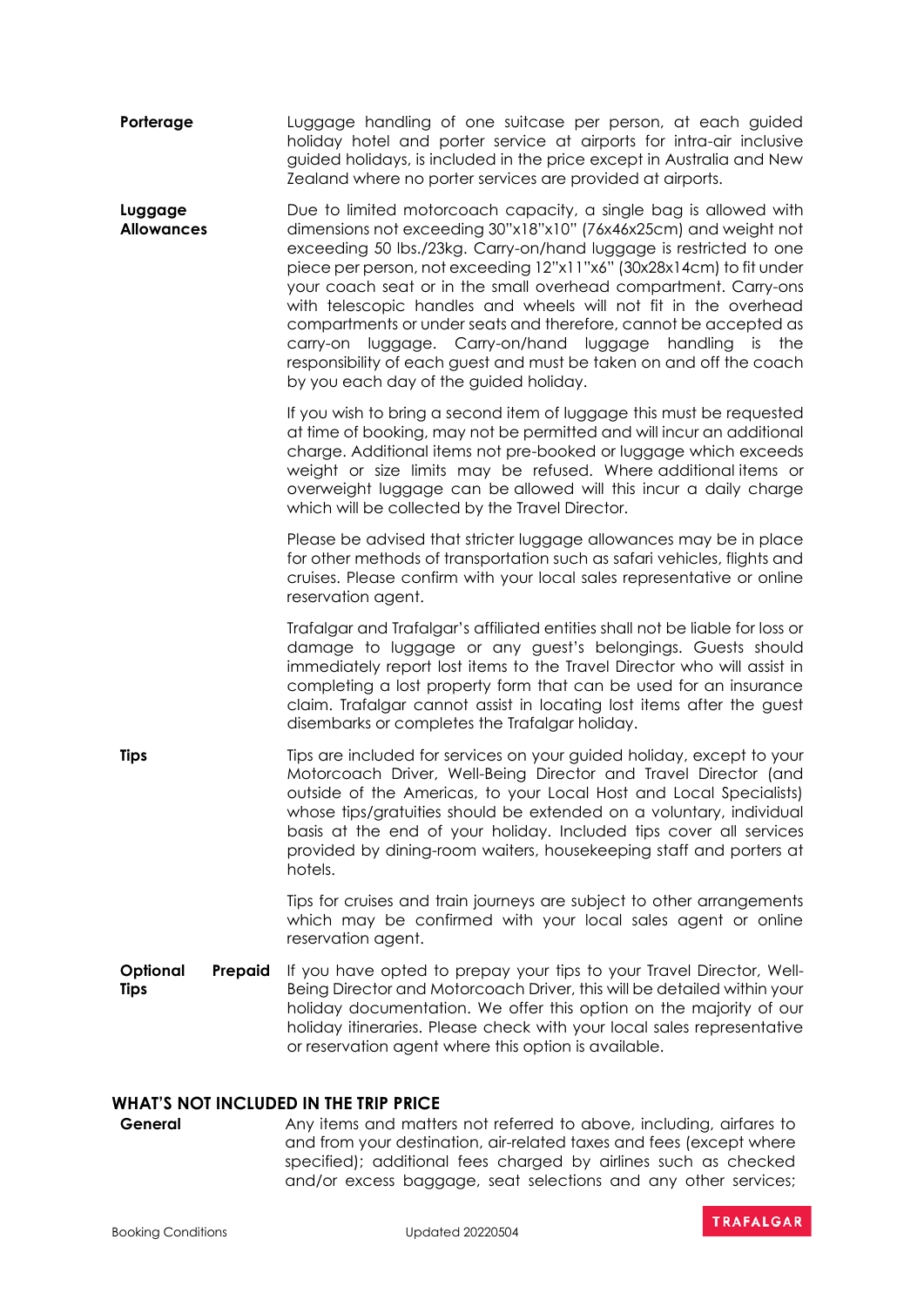passport and visa fees; insurances of all kinds; tips to Travel Directors, Local Specialists, Motorcoach Drivers and other; laundry; phone calls; minibar; beverages and meals not detailed in the itinerary; and all items of a personal nature.

Additional taxes and surcharges may be collected by foreign governmental and non-governmental entities. This list is illustrative and not a complete list of every item not included.

**Optional Experiences** Additional/optional experiences are available on your trip and can be purchased for an extra charge during your trip.

Leaving the trip The price does not cover costs and expenses, including your return **early** home, if you leave the trip whether of your own volition, our decision based on behaviour that disrupts the trip, due to illness, action by any government or other reason.

## **TRAVEL DOCUMENTS MyTrafalgar**

Guests are required to register for their trip at [my.Trafalgar.com.](https://my.trafalgar.com/) This only takes a few minutes and means we'll have:

- Your personal details, including your email address and phone number.
- Your emergency contact info and travel insurance details, just in case we need it.
- Your dietary, medical or other special requirements you may have.

Provided full payment has been received on time and registration is completed, travel documents will be available to download in electronic format no later than 21 days prior to travel. You'll also find out where your Trafalgar trip will start and exactly what accommodation you'll be staying in – plus the answers to a host of FAQs. We don't print paper documents, and all guests will receive e-docs.

## **Passports, Visas and other Entry/Exit Requirements**

All guests must be in possession of a machine-readable passport valid for 6 months after their trip return date along with applicable visas. Due to government imposed security/ immigration measures, passport and emergency contact information is required for all guests prior to the release of travel documents.

It is the guest's sole responsibility to secure and/or pay for any and all visas, or Electronic Travel Authorizations (ETAs), affidavits, vaccinations, etc. that are required in order to be permitted entry into each destination. In some countries you may be subject to entry (reciprocity) fees and/or departure taxes/exit fees which will be collected at the airports upon entry/departure by local government authorities.

You should check with your Travel Agent or Consular Service for information regarding necessary visa and travel documentation for your entire trip. Where possible we strongly recommend obtaining any required visa or documentation prior to departure. Obtaining documentation while travelling can be a time-consuming process and some countries will not issue documentation at the border. For some countries an invitation letter is required from the Ground Handler to send along with the visa application.

Please note that entry to any country may be refused even if the required information and travel documents are complete. The Provider will require full passport information (full name, date of birth, passport number, Nationality, issue and expiry dates) prior to final payment.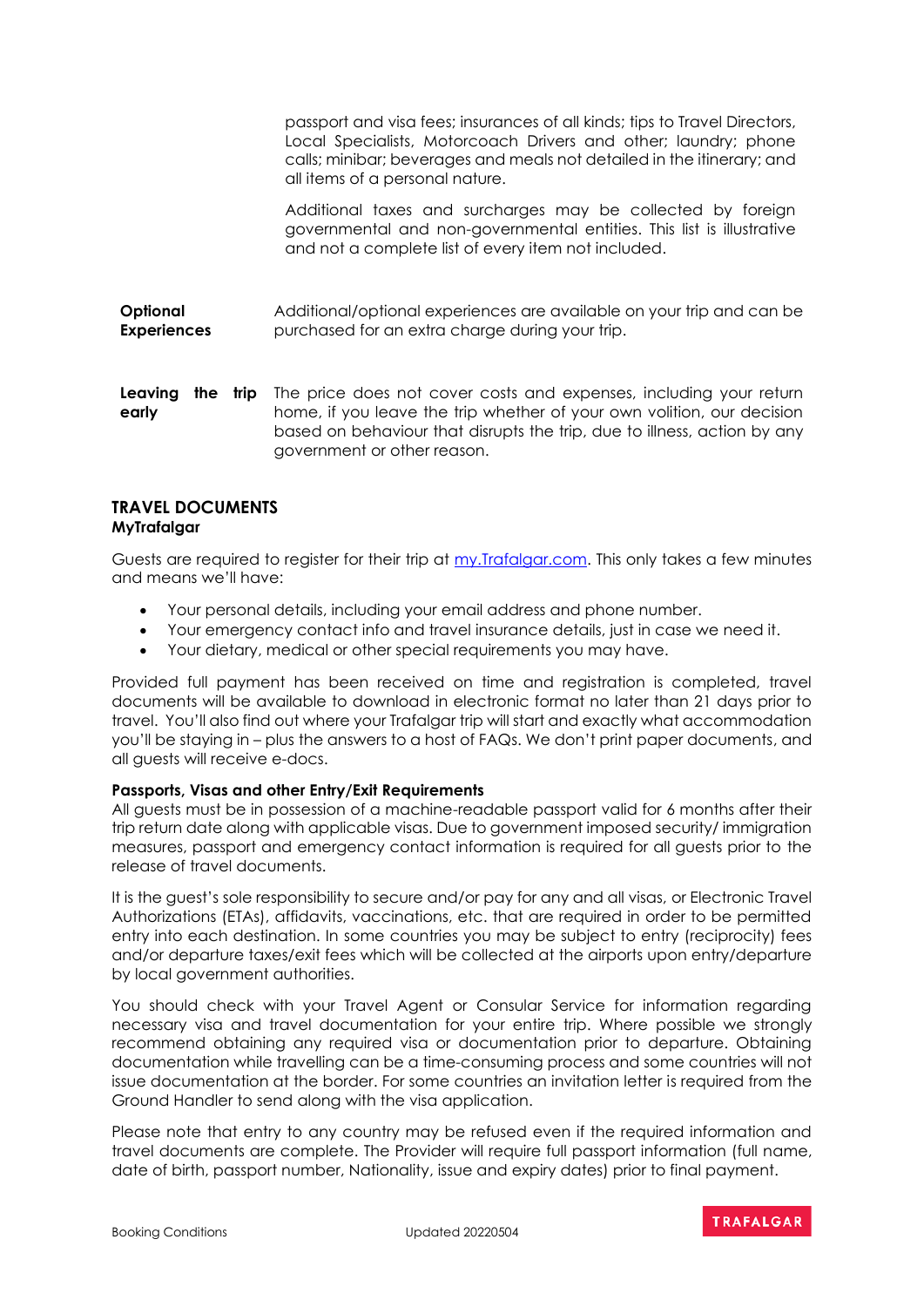For up-to-date detailed information on travel documents and visas, entry/exit taxes and further information on entry and exit requirements please check with your Travel Agent or local consular services. Obtaining and carrying these documents is your sole responsibility.

The Provider bears no responsibility for such information and will not be responsible for advising and/or obtaining required travel documentation for any guest, or for any delays, damages, and/or losses including missed portions of your holiday related to improper documentation or government decisions about entry.

## **FLIGHT ARRANGEMENTS**

- **Airline Seating** Seats are limited in our contracted class of service and may not be available on every flight. The Provider does not hold block space on any airline and does not assure seat availability for every single trip departure date. Not all airlines offer pre-assigned seats. Some may charge for pre-assigned seats. Seat assignments are not guaranteed and are subject to change without notice due to a schedule change, equipment change or other unforeseen circumstances. Seating is solely under the airline's control. Any additional charge imposed by airlines will be at guests' expense. Where pre-assigned seats are not offered or different seats are desired, guests must contact the airline(s) directly to arrange seating assignments as well as special meal requests. The Provider does not assure that these requests will be granted.
- **Airline Schedule Changes** Itinerary changes due to flight delays and schedule changes is solely under the airline's control. The Provider reserves the right to offer alternative schedules for itineraries affected by airline schedule changes and equipment. Flight delays, flight cancellations and schedule changes are the responsibility of the airline. The Provider will not be responsible or liable for such delays or rescheduling and extra charges.
- **Airline Frequent Flyer Programs** Frequent Flyer miles can be accrued on most air carriers. Upgrades using mileage are not permitted. Many airlines do not automatically add frequent flyer numbers to records for flights booked and ticketed by the Provider. It is the guest's responsibility to request frequent flyer credit from the airline. The Provider shall not be responsible for matters concerning frequent flyer miles.

## **SAILING & CRUISE ARRANGEMENTS**

| Sailing/Cruise<br><b>Accommodations</b> |             | Cruise accommodation is priced on two guests sharing a twin<br>cabin. A limited number of single cabins are available at an extra<br>cost. On Nile cruises triple rooms may not be available.                                                                                                                                                                                                                                                                                                                                                                                                                                                                                                                                                           |  |
|-----------------------------------------|-------------|---------------------------------------------------------------------------------------------------------------------------------------------------------------------------------------------------------------------------------------------------------------------------------------------------------------------------------------------------------------------------------------------------------------------------------------------------------------------------------------------------------------------------------------------------------------------------------------------------------------------------------------------------------------------------------------------------------------------------------------------------------|--|
| Sailing/Cruise<br><b>Taxes</b>          | <b>Fees</b> | & Your twin share Sailing/Cruise price normally includes an amount<br>covering Cruise Fees & Taxes, and all gratuities to on board cruise<br>personnel. This can be confirmed with your Travel Agent or Online<br>Sales Representative. Cruise Fees, or "Non-Discountable<br>Amount" as referred to by the cruise line, is a mandatory fee<br>charged by the cruise line. That portion of the price is not subject<br>to reduction in a discount promotion, nor commissionable to<br>Travel Agents. Cruise Taxes, as used by the cruise line, refers to<br>certain taxes, fees and charges imposed by governments or<br>quasi-government authorities, relating to any aspect of your<br>cruise, for example, customs fees, head taxes, inspection fees, |  |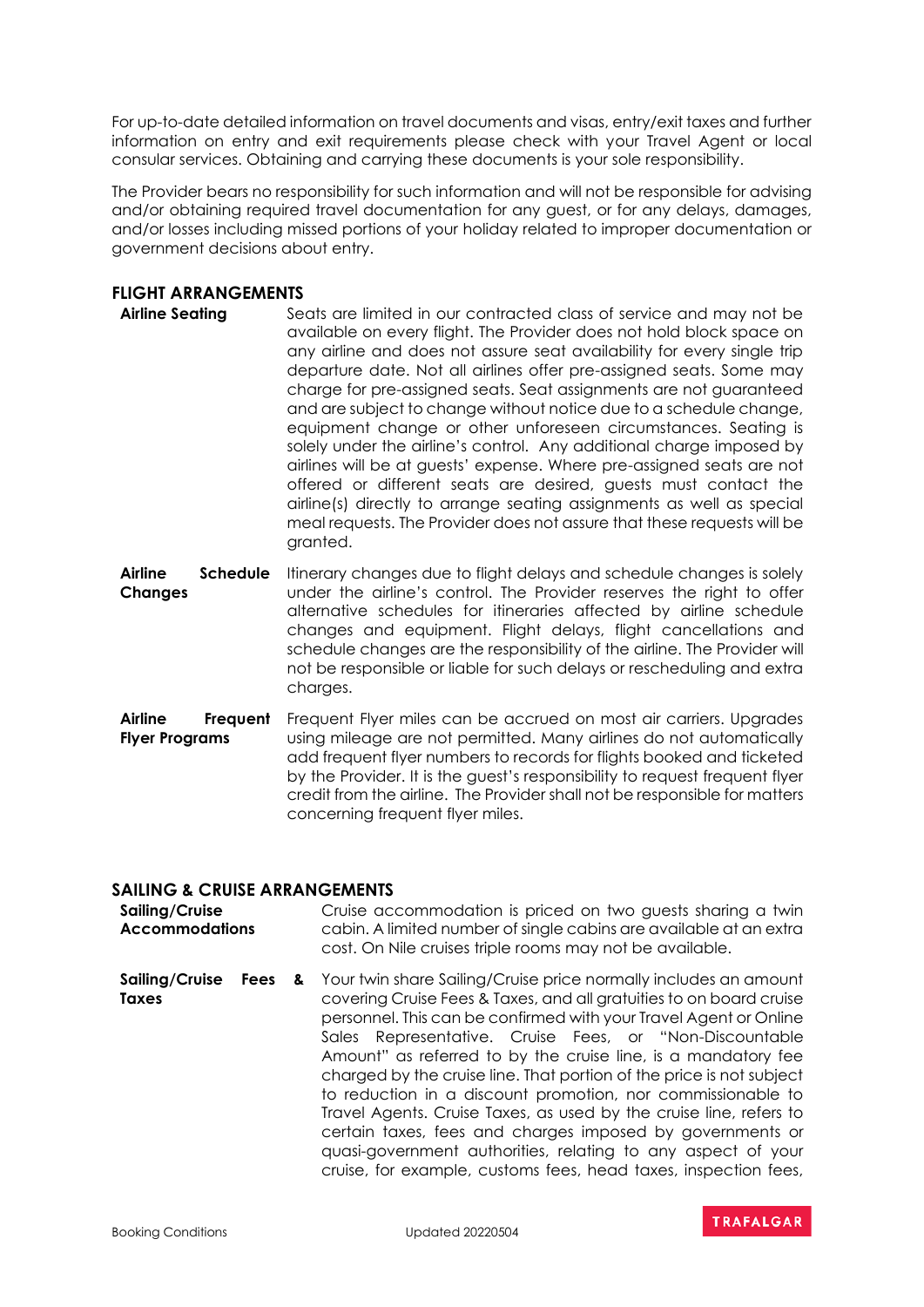immigration and naturalization fees, harbour maintenance fees and taxes. Government fees and taxes are subject to change without notice and will apply regardless of your booking's payment status. The cruise line reserves the right to impose or pass through fuel surcharges, security surcharges or other incidental surcharges. No right of cancellation exists in these circumstances.

These additional Cruise Fees, Taxes and gratuities are available online.

**Cruise Line Immigration Questionnaire** Some cruise lines require guests to complete mandatory forms 30 days prior to the cruise departure. These are available online from the cruise company.

**Shore Excursions** To make your holiday even more memorable, cruise lines offer an extensive program of optional shore excursions. Some cruise lines may allow you to book these online direct with the cruise operator in advance of sailing.

- **Cabin Assignment** Cabin assignment is strictly controlled by the cruise lines. Please confirm the available options with your Travel Agent.
- **Cruise Cancellation** The cruise operator has reserved the right to cancel any departure due to insufficient reservations up to eight weeks before the date of departure. Passengers may be offered alternative cruise dates. The cruise operator also reserves the right to cancel any departure up until the date of that departure due to force majeure or other circumstances beyond the control of the operator that prevents the operation of the tour including governmental and administrative decisions. Neither the cruise operator nor its agents are responsible for any costs or penalties relating to air transport or other services that are cancelled. The cruise operator is not liable for failure to provide the services or accommodations offered to the extent that such services of accommodations cannot be provided due to force majeure or other circumstances beyond its control.

## **GENERAL INFORMATION AND CONDITIONS**

**Trip Prices** Prices are in Pound Sterling, per person, and based on costs, tariffs, rates, taxes, charges, levies and exchange rates. Should these change, the price of your holiday may increase. No surcharges regarding cost or currency fluctuations will be made to the land element only price once the final balance is received.

> We will not increase the price of your holiday after we receive your final balance except for where there are increases in transportation costs (due to fuel surcharges), taxes, dues, charges, fees or levies imposed by any government or its agencies, any changes to airport taxes or fees or any changes to exchange rates affecting the costs of the holiday. There will be no change to the price within 20 days of your departure date.

> Where holiday prices are surcharged, we will absorb an amount equivalent to 2% of the holiday price which excludes insurance premiums and any amendment charges. Only amounts in excess of this 2% will be surcharged, but where a surcharge is payable, there will be an administration charge of £1 per person, together with an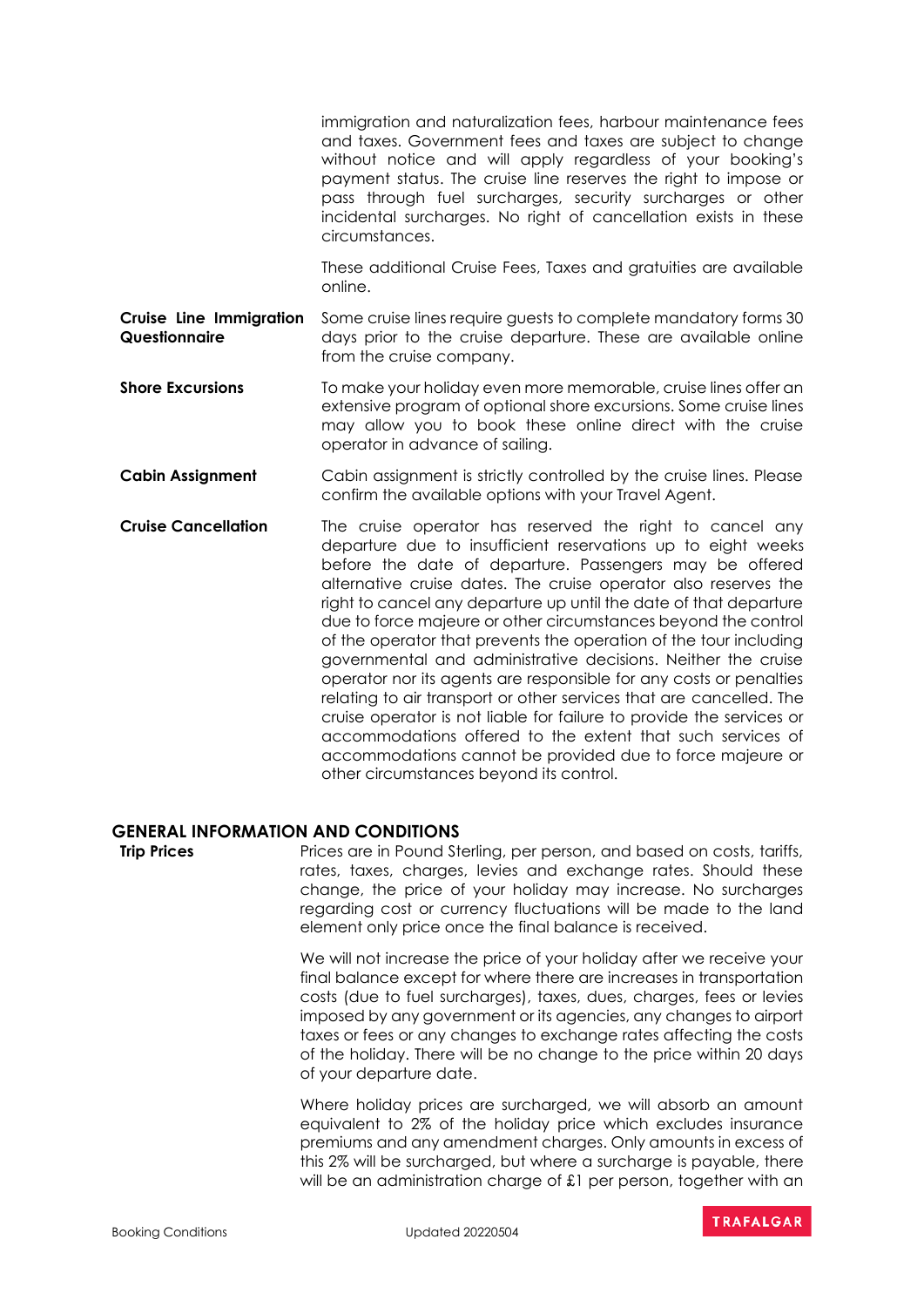amount to cover the agent's commission. If this means paying more than 8% on the holiday price, you will be entitled to cancel your holiday with a full refund of all money paid, except for any premium paid to us for holiday insurance and amendment charges, provided that you do so within 14 days of notification of the surcharge. Alternatively, you may accept a change to another holiday if we are able to offer you one. If it is of equivalent or higher price you will not have to pay more, but if it is of lower quality you will be refunded the difference in price. Should the price of your holiday go down due to the changes mentioned above, by more than 2% of your holiday cost, then any refund due will be paid to you. However, please note that travel arrangements are not always purchased in local currency and some apparent changes have no impact on the price of your travel due to contractual and other protection in place.

- **Other Fees and Taxes** Taxes and fees are subject to change without notice and will be confirmed at time of booking. Any additional fees charged by the airlines/ cruise lines such as baggage handling, seat selections, and/or any other services are the sole responsibility of the guest(s). Additional air-related restrictions apply. Any additional government taxes and fees charged by the cruise lines are the sole responsibility of the guest.
- **Services** We commence providing services to you as soon as we accept your booking and a deposit is paid. This includes work undertaken prior to travel to arrange and coordinate the delivery of your travel arrangements.
- **Minimum Numbers** Some trips are based on a minimum number of persons travelling. If a trip fails to satisfy minimum numbers, the trip may be cancelled or rescheduled.
- **Booking with a Travel Agent** If you book your holiday through a travel agent then you acknowledge and agree that for your booking to be confirmed and maintained, we must have received all payments from you or your travel agent as detailed in the Table. You also agree that your travel agent is independent of the Provider and our control; and that unless expressly authorised by us in writing, we are not bound by or liable for anything affecting us that the agent may or may not do.
- **Overlapping / Modular Trips** To offer our Travellers more flexibility around when they start and how long they travel for, some of our trips are sections (or modules) of larger itineraries. This means that some of them overlap – for example, some of your group may have already been travelling before you join them, and may continue travelling after your adventure has come to an end.
- **Age Restrictions** On all guided holidays young traveller s under 5 years of age are not eligible to travel. Young traveller s under 18 years of age must be accompanied by an adult, who will be responsible for their welfare and supervision. Alcoholic beverages will not be served to guests under the legal age for alcohol consumption in the country being visited. Minors under age 18 travelling to certain foreign countries must be accompanied by both parents or have a notarized letter of consent signed by the parent(s) not travelling. Trafalgar is not responsible for any losses if you fail to have appropriate documentation. If the other parent is deceased or the child has only one legal parent, a notarized statement must be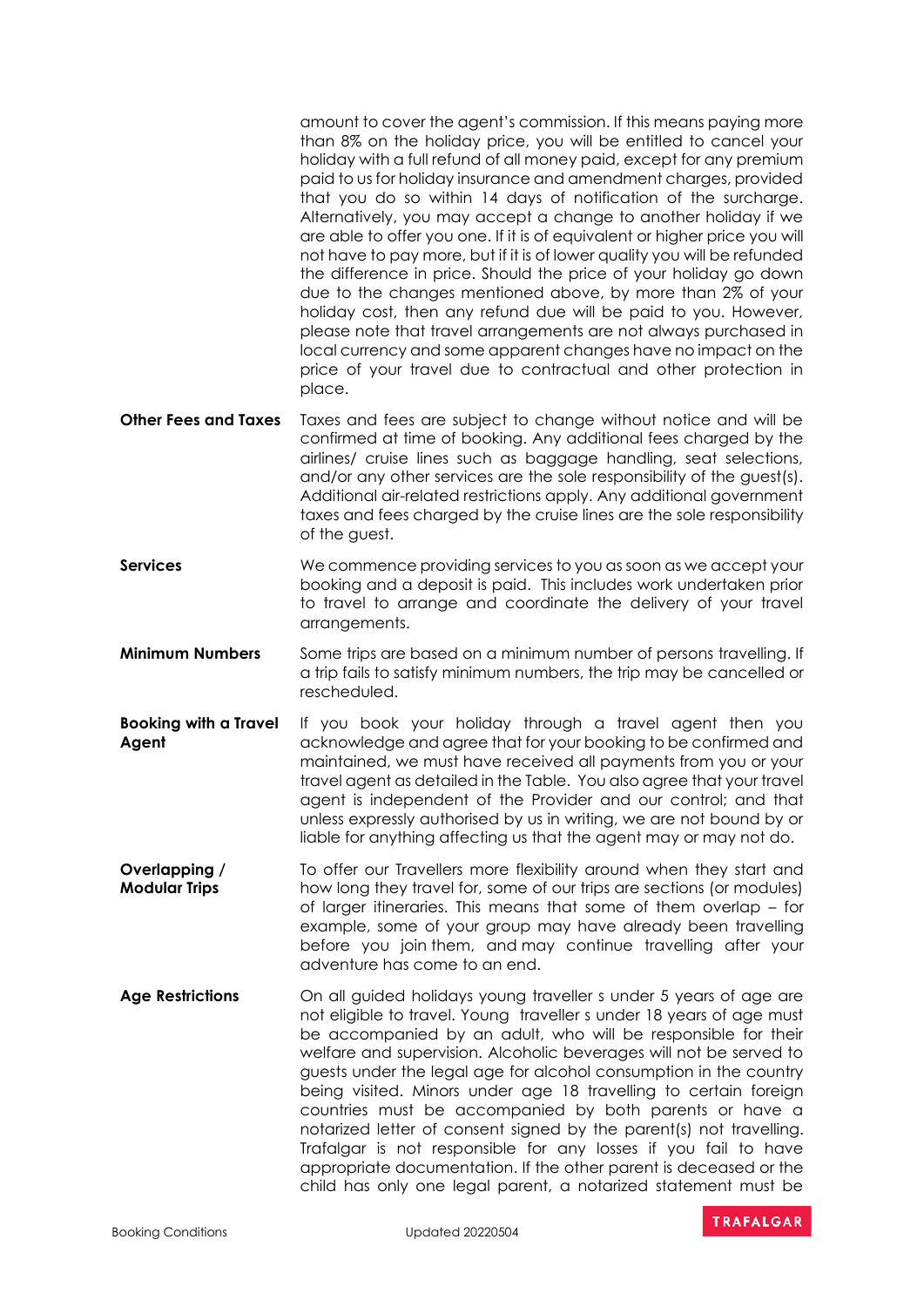obtained as proof. Countries have different age limits for the consumption of alcohol and other activities. You must ensure you satisfy the age limits before participating in any activity with age limits (such as the consumption of alcohol) and you release us from all liability and claims arising from your inability to participate in such activities.

**Health, reduced mobility, medical conditions/disabilities and assistance when travelling**

Trafalgar welcomes guests with special needs or disabilities. Please note the following:

- Guests must advise Trafalgar, at time of booking, of any physical, medical or other special needs that require accommodating. Trafalgar will make reasonable modifications to its policies, practices and procedures when necessary, unless doing so will fundamentally alter the nature of the services provided.
- Guests must ensure they are medically and physically able to travel.
- Trafalgar may impose safety requirements. Trafalgar may exclude an individual from participating in a guided holiday or an activity if the individual's participation poses a threat to the health or safety of others. This decision, made solely by Trafalgar, to exclude an individual will be based on an individualized assessment based on reasonable judgment that relies on current medical evidence or on the best available objective evidence to determine the nature, duration and severity of the risk, the probability that potential injury will occur and whether reasonable modifications of policies, practices or procedures will mitigate the risk. No refunds will be given if the decision is made to exclude a guest.
- Trafalgar does not provide personal devices (such as wheelchairs, hearing aids or prescription eye glasses) or services of a personal nature (such as eating, toileting or dressing). A traveller who requires services of a personal nature (eating, toileting or dressing, as examples) should strongly consider bringing a companion to provide such assistance and must understand that other travellers, Travel Directors and Trafalgar Staff will not be available for such purposes.
- Regrettably, motorized scooters are not allowed on guided holidays.
- Trafalgar does not employ medical personnel. Any necessary medical attention must be sought at a local facility, if available, at the guest's expense. Trafalgar is not responsible or liable for losses or costs incurred due to unavailability of medical services, or medical services obtained while on holiday, or for the quality of the care or services received. Medical care in other countries is not always comparable to care that you may receive in your local area. You are encouraged to purchase medical insurance that will cover you while on holiday. Your regular health insurance benefits may not apply abroad.
- In purchasing your holiday, you attest that you are physically fit for it. If you have concerns please request additional details about your journey from your Travel Agent or Trafalgar.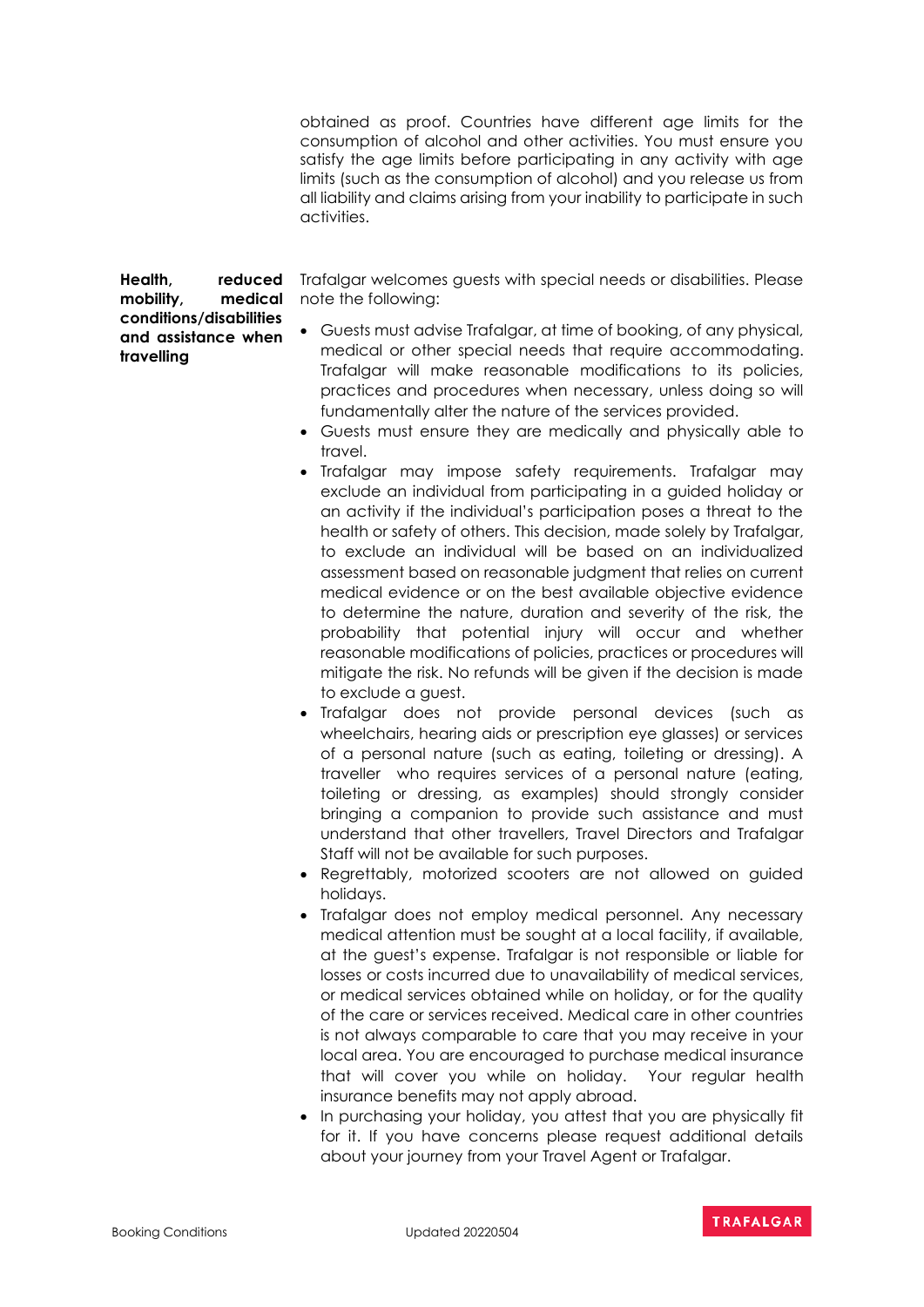• Some guided holidays include rough terrain, extensive walking over cobblestone streets, uneven pavement, steps and/or locations which may not be easily accessible by wheelchair. During the guided holiday, Trafalgar may make arrangements with carriers, hotels and other independent suppliers to provide travel services. These parties are independent entities which Trafalgar does not control. Trafalgar cannot guarantee disability access or accommodations for guests travelling on international guided holidays.

Trafalgar may, in its sole discretion, decline booking any guest or remove any guest who cannot comply or refuses to comply with Trafalgar's terms and conditions. If this occurs, you are responsible for the cost of travel back to your hometown and Trafalgar shall not be liable for your losses and no refund shall be provided.

Travel times on our trips vary from day to day depending on the destination. For your comfort we make regular stops and try to keep each section no longer than 3 hours. However, depending on your medical history, some people may be at risk of discomfort or deep vein thrombosis (DVT) if they remain immobile for a long period on a journey. If you have had DVT, pulmonary embolism, a family history of clotting conditions, cancer, or treatment for cancer, stroke, heart or lung disease, or if you have had major surgery in the past three months, we recommend you consult your doctor before travelling.

- **Special Requests** Any dietary requests, special meal requirements including allergies or any other special request, must be provided at the time of booking and are received on a request basis only. The Provider cannot assure that special meal requests will be fulfilled and does not assume responsibility or liability if requests are not fulfilled. Although we will endeavour to pass any reasonable requests on to the relevant supplier, this is not confirmation that the request will be met. All requests are subject to availability. It is also your responsibility to double check and reconfirm any requirements with all holiday suppliers.
- **Trip Participation** You agree to accept the authority and decisions of our employees, Travel Directors and agents whilst on trip with us. If in the opinion of any such person(s) or any other person in a position of authority (such as, for example, a local supplier or hotel manager), your health (including impact of an epidemic or pandemic), level of fitness or conduct at any time before or during a trip is endangering or appears likely to endanger your health or wellbeing or any third party (including any of our other guests) or the safe, comfortable or happy progress of the trip, you may be excluded from all or part of the trip without refund or recompense. Where you are excluded, we will have no further responsibility towards you (including any return travel arrangements) and we will not meet any expenses or costs incurred as a result of the exclusion. In the case of ill health, we may make such arrangements we see fit and recover the costs thereof from you.

Many Optional Experiences are operated by independent thirdparty suppliers, not the Provider. These are not part of the holiday package provided by us. Your contract will be with the operator of the experience. We are not responsible for providing the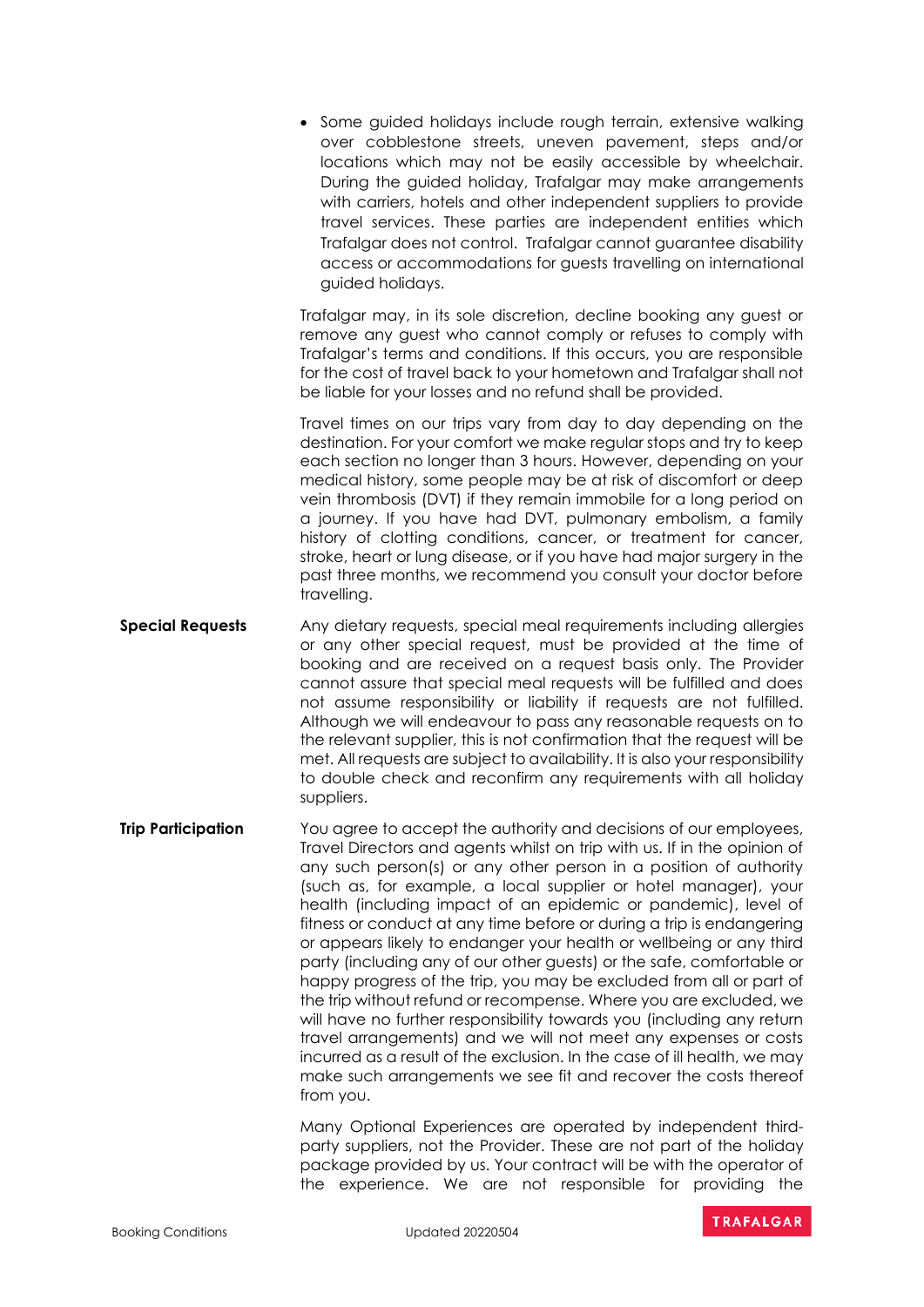experience, or anything that happens during the experience. Some experiences involve outdoor activities and/or can be physically demanding and may require signature of a waiver. You must make your own decisions about experiences and participate only in activities that suit your physical ability: we suggest that you speak with your medical provider if you have questions about your abilities. We recommend you check whether any insurance you have also includes your participation in adventure activities you may undertake.

**Behaviour** The Provider is here to provide the best services possible but in doing so we will not tolerate abusive or aggressive behaviour from our guests. We will refuse to deal with and may terminate the holiday of guests who assault our staff, suppliers or fellow guests or who are abusive or aggressive to them and are generally affecting the enjoyment of others with their behaviour and you may be barred from future trips with the Provider and The Travel Corporation family of brands. This may include (but is not limited to):

- (a) verbally abusive or offensive language towards anyone;
- (b) bullying behaviour;
- (c) inappropriate or abusive behaviour including uninvited physical contact, harassment, violence or threat of violence;
- (d) excessive consumption of alcohol or intoxication;
- (e) the possession, carriage or use of restricted substances or drugs (except for medical purposes approved by your doctor);
- (f) failure to comply with the Provider's (including a representative's) reasonable direction;
- (g) conduct which, in the Provider's opinion, is not compatible with other guests' general enjoyment and well-being or the smooth operation of the trip;
- (h) the possession, carriage or use of dangerous items (such as weapons);
- (i) breaking the law of the Country in which you are travelling; and
- (j) any behaviour or conduct which brings the Provider into disrepute or damages its goodwill.

When you make a booking, you accept responsibility for the proper conduct of all members of your party during your travels with the Provider. We reserve the right at any time and at our discretion to terminate the travel arrangements and/or cease to deal with any party member(s) whose behaviour, in the reasonable opinion of us or our suppliers, may cause danger, upset, disruption or distress to anyone else or damage to property. Full cancellation charges will apply and no refund will be made. We shall have no obligation to pay compensation or meet any costs or expenses (including but not limited to alternative accommodation and return transportation arrangements) guest may incur as a result of the travel arrangements being terminated.

You must immediately report any pre-existing damage in your room to accommodation staff and/or a Travel Directors. If you damage the accommodation in which you are staying or any property, you must reimburse the accommodation provider or property owner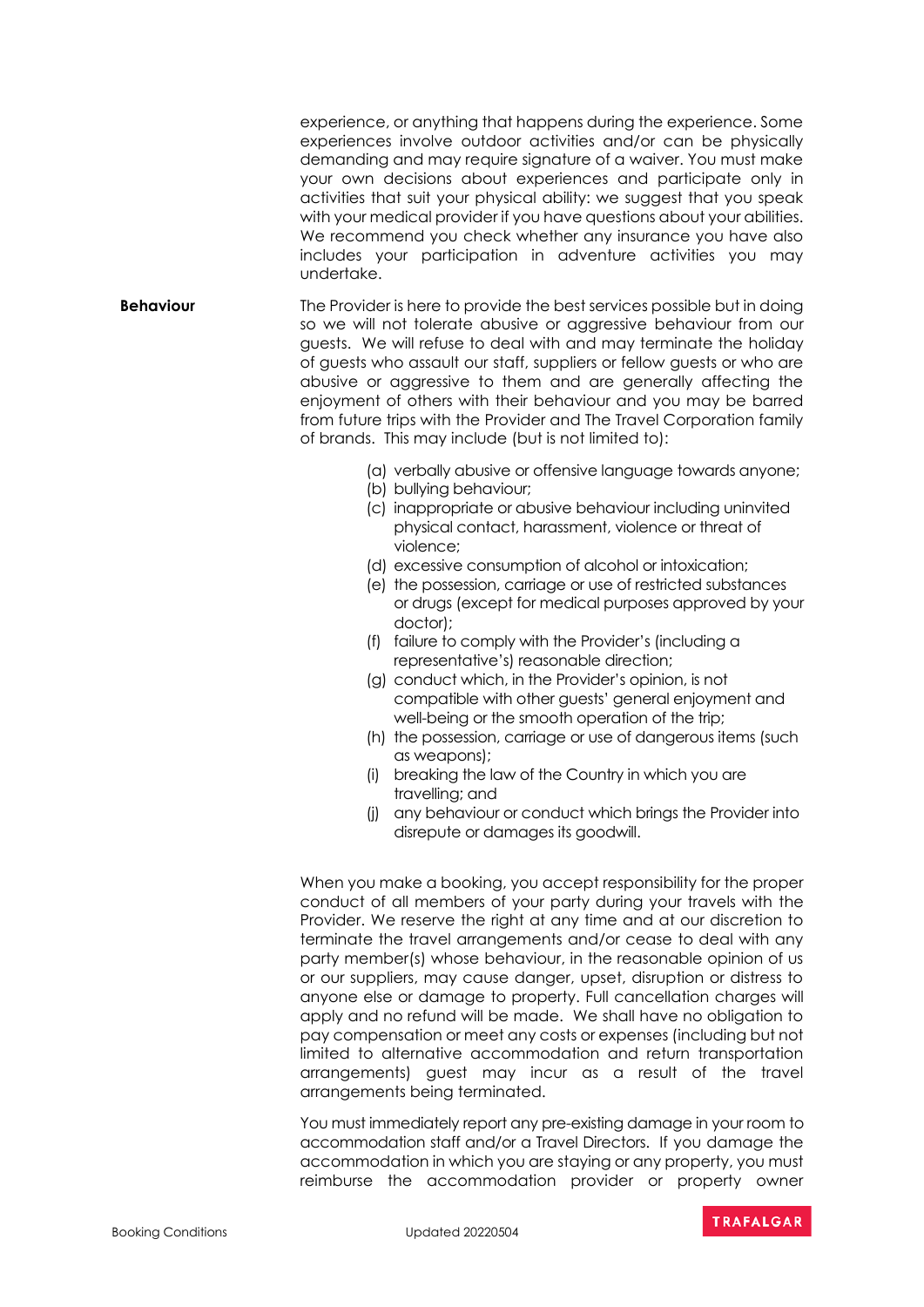concerned for the cost of the damage before the end of your stay if the cost has been established by then or as soon as it has been established if later. You must indemnify us for the full amount of any claim (also including legal costs) made against us. Criminal proceedings may be instigated. The Provider is not responsible for any costs incurred concerning a guest removed from a trip or aircraft, ship or train. Guests agree not to hold the Provider or any of its related entities liable for any actions taken under these terms and conditions.

**Itinerary Variations** The Provider strives to improve trip itineraries, services and features. If improvements can be made, or if circumstances beyond our control make changes necessary, we reserve the right to vary itineraries and to substitute hotels. At certain peak periods multiple departures may operate, sometimes in reverse order; accommodation may vary from those stated on the itinerary pages. On trips which include cruises, the ship may be changed for operational reasons. Departures in early and late season are potentially operated in cool weather conditions. As a result, itinerary variations may occur. Certain activities may not be precisely as described or may not be available due to seasonality or weather conditions or other circumstances beyond our control including COVID-19 restrictions and precautions. This may include specific requirements regarding personal protective equipment, such as use of face-masks by staff (and you may be required to wear a facemask as well), social distancing, maximum number restrictions on the use of certain facilities, designated alternative entrance and exit routes, mandatory hand sanitisation, limited entertainment and leisure options and limited food/drink availability. If your enjoyment may be diminished by such limitations, please check with us or your Travel Agent before making a reservation. Please take this risk into consideration when booking your trip.

> In the event that we make a major change to your holiday (which does not include, for example, changes to aircraft type, change of accommodation to another of the same standard, or alteration of your outward/return flights by less than 12 hours) or increase the costs of your holiday by more than 8% we will inform you or your Travel Agent as soon as reasonably possible if there is time before your departure date. You will either have the choice of accepting the change of arrangements, accepting an offer of alternative travel arrangements of comparable standard from us if available (we will refund any price difference if the alternative is of a lower value, but these booking terms and conditions will continue to apply to any alternative booking), or cancelling your booked holiday and receiving a full refund of all monies paid.

> Where we make a major change to your holiday, you will also be entitled to compensation unless the change arises for unusual or unforeseeable reasons outside of our control (also referred to as reasons of "force majeure", and includes war (and threat of war), riot, industrial dispute, actual or threatened terrorist activity and its consequences, civil disturbances, natural or nuclear disaster, fire, adverse weather conditions, epidemics, pandemics including COVID-19, unavoidable technical problems with transportation and any other similar events). The level of compensation will depend on

## **TRAFALGAR**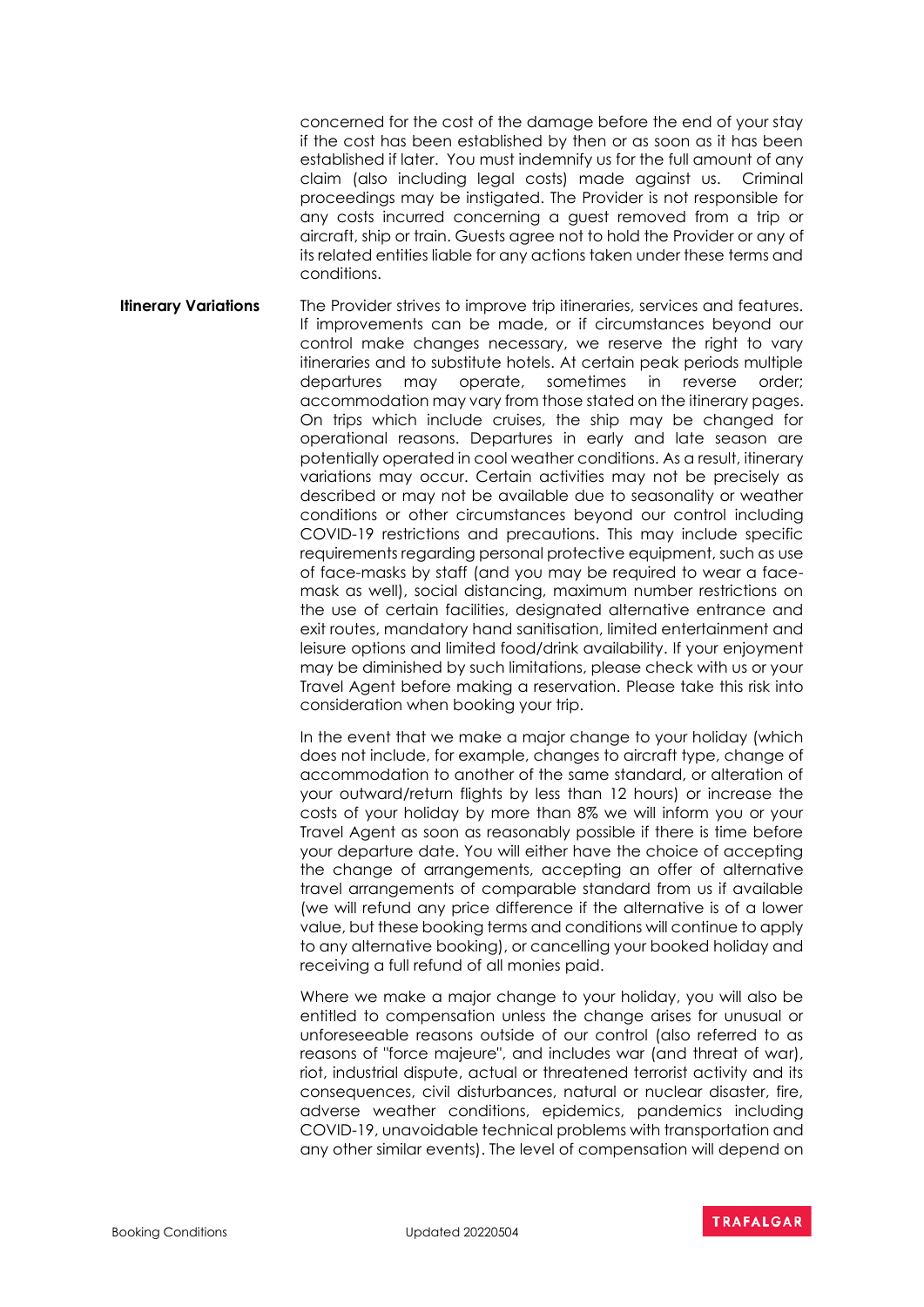| No. of days prior to departure<br>date | <b>Compensation payable (per</b><br>person) |
|----------------------------------------|---------------------------------------------|
| 46 days and over                       | £О                                          |
| $45 - 22$ days                         | £10                                         |
| $21 - 8$ days                          | £20                                         |
| $7 - 1$ days                           | £30                                         |
| Day of departure                       | £40                                         |

when we inform you of the major change, although this does not exclude you from claiming more if you are entitled to do so:

## **Changes due to National/Public Holidays**

During local or national holidays, certain facilities such as museums, sightseeing trips and shopping may be limited or unavailable. In such instances itinerary changes are made by the Provider seeking to reduce inconvenience to guests. Such changes are deemed not to be a major change to the itinerary, and no compensation will be payable to guests. Holidays, closing days and other circumstances may necessitate a change of the day of the week for scheduled regional meals, sightseeing or other activities. If you feel your enjoyment might be diminished by any of these circumstances, please check with the respective national tourist office before selecting a specific departure date.

- **Pre & Post-Trip Accommodation** If you arranged with us to remain at a destination before or after your trip, your stay will be at your sole expense as is the transfer to either the hotel or airport. Please speak to your Travel Agent or our reservations team about our pre and post-trip accommodation. Availability is limited. Breakfast and luggage handling is not included unless otherwise noted. The Provider does not provide complimentary transfers for guests booking pre and post-trip accommodations unless otherwise stated. However, airport transfers can often be purchased from the Provider. If your extra night accommodation is not the hotel where your trip begins or ends, you will be responsible for your transfer arrangements at your own expense.
- **For Your Comfort** The Provider enforces a strict no smoking (including e-cigarettes) and no alcohol policy on board motorcoaches. Regular comfort stops are made on travelling days. Many hotels, restaurants, trains, cruises and other venues are 100% smoke free. The Provider operates a daily seat rotation system.
- **Disclaimer Warranties** of The Operator warrants only that the services shall be generally, though in view of the vagaries of travel, not necessarily precisely, as described, and subject to changes and the other terms and conditions herein. To the maximum extent permitted by law, all other warranties, express and implied, including warranties of fitness for a specific purpose and merchantability are expressly excluded. There is no warranty that extends beyond the description of the face hereof.

## **RESPONSIBILITY Disclaimer Liability**

of The Provider shall be responsible to for supplying the services and accommodation described in the relevant itinerary with reasonable skill and care. Where the contract is not performed, or is performed

$$
\color{red}{\bf TRAFALGAR}
$$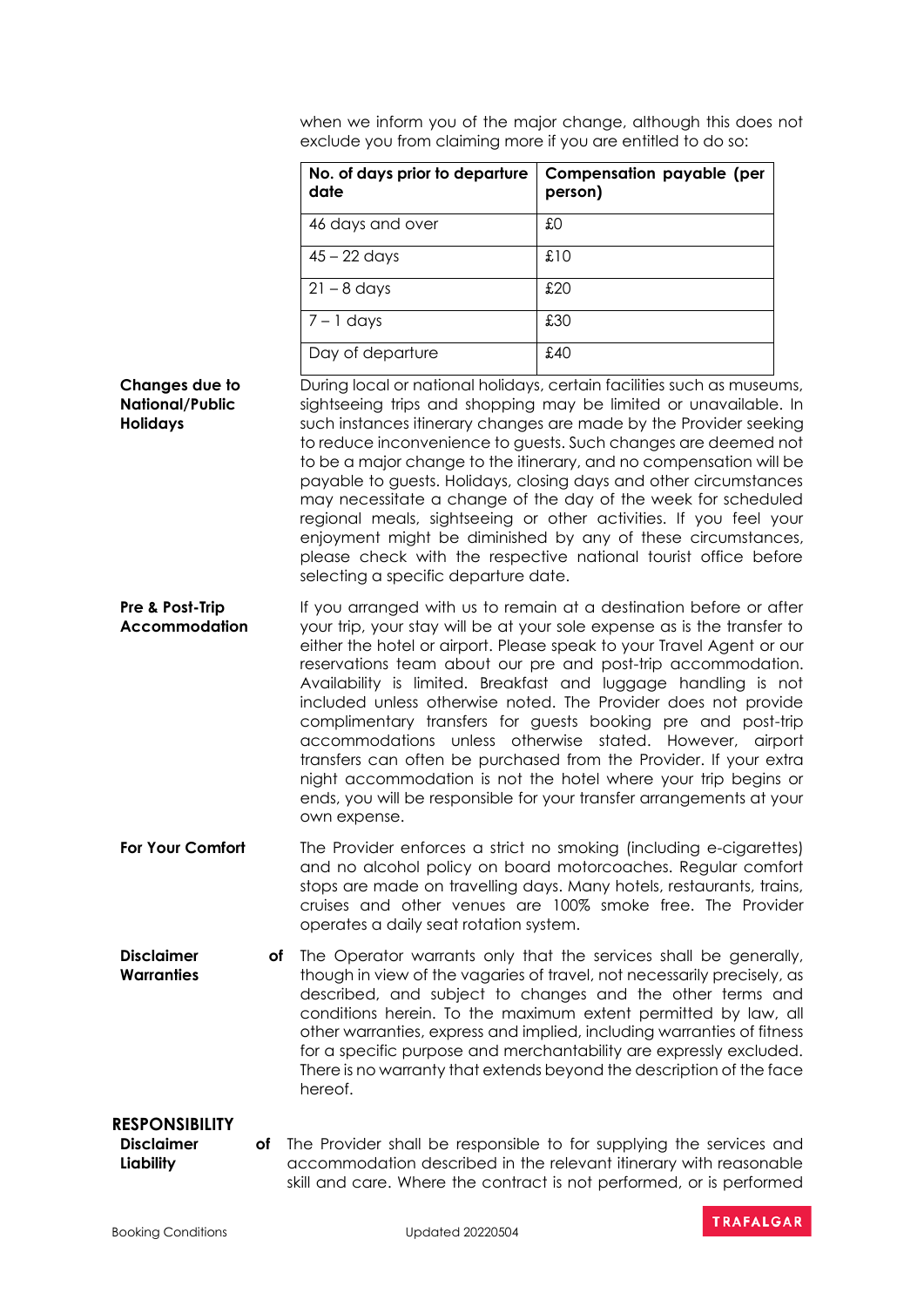improperly by us or our agents, suppliers or other co-operating organisations we will provide alternative arrangements, and, if of a lower quality, pay you appropriate compensation unless this failure is due to i) you; ii) a third party unconnected with the provision of these services where this failure is unforeseeable or unavoidable; iii) unusual or unforeseeable circumstances beyond our control, the consequences of which could not have been avoided even if all due care had been exercised; or iv) an event which neither we nor our suppliers nor our agents or other co-operating organisations could have foreseen or forestalled, even with all due care. In such circumstances, we will do their best to supply comparable services, accommodations and itineraries and in any event we shall offer you such prompt assistance as is reasonable in the circumstances, but there shall be no refund in this connection. Our liability for claims which do not involve death, injury or illness shall be limited to twice the price of the holiday.

If in the event of a substantial failure by us to perform the contract, and where we are unable to provide alternative arrangements, you may terminate the contract and we will repatriate you and provide a price reduction/compensation if appropriate. In the event that the contract cannot be performed for unavoidable and extraordinary circumstances and we cannot repatriate you in a timely manner, we will bear the cost of any necessary accommodation for up to three nights. If you have disabilities you should alert us at least 48 hours prior to the holiday so that appropriate measures can be taken to accommodate you in these circumstances.

Under EU law (Regulation 261/2004) you have rights in some circumstances to refunds and/or compensation from your airline in cases of denied boarding, cancellation or delay to flights. Full details of these rights will be publicised at EU airports and will also be available from airlines. However, reimbursement in such cases will not automatically entitle you to a refund of your holiday cost from us. If any payments are due from us, any payments made to you by the airline will be deducted from this amount.

All baggage and personal effects are at all times and in all circumstances at the risk of the trip participant. Baggage insurance is recommended. Upon return at the end of the trip, if lost articles are found and returned to the owner, a service fee will be charged.

All certificates and other travel documents for services issued by the Provider's agents, suppliers or other co-operating organisations are subject to the terms and conditions specified by the carriers and suppliers and to the laws of the countries in which the services are supplied some of which may limit or exclude liability. You are responsible for ensuring that you keep all of your travel documents safe and that they are available for inspection.

**Additional Risks** Additional risks may arise including, but not limited to, hazards of travelling in undeveloped areas, hazards of travel by boat, train, bus, car, truck, aircraft and other means, animals, forces of nature, unrest, differing levels of sanitation, differing safety standards, risks associated with water, drinks, food, plants, insects and animals, diseases and transmission of disease to you or members of your family or party, accident or illness in areas of difficult evacuation or poor medical facilities, acts of governments; all occurring during the trip or while

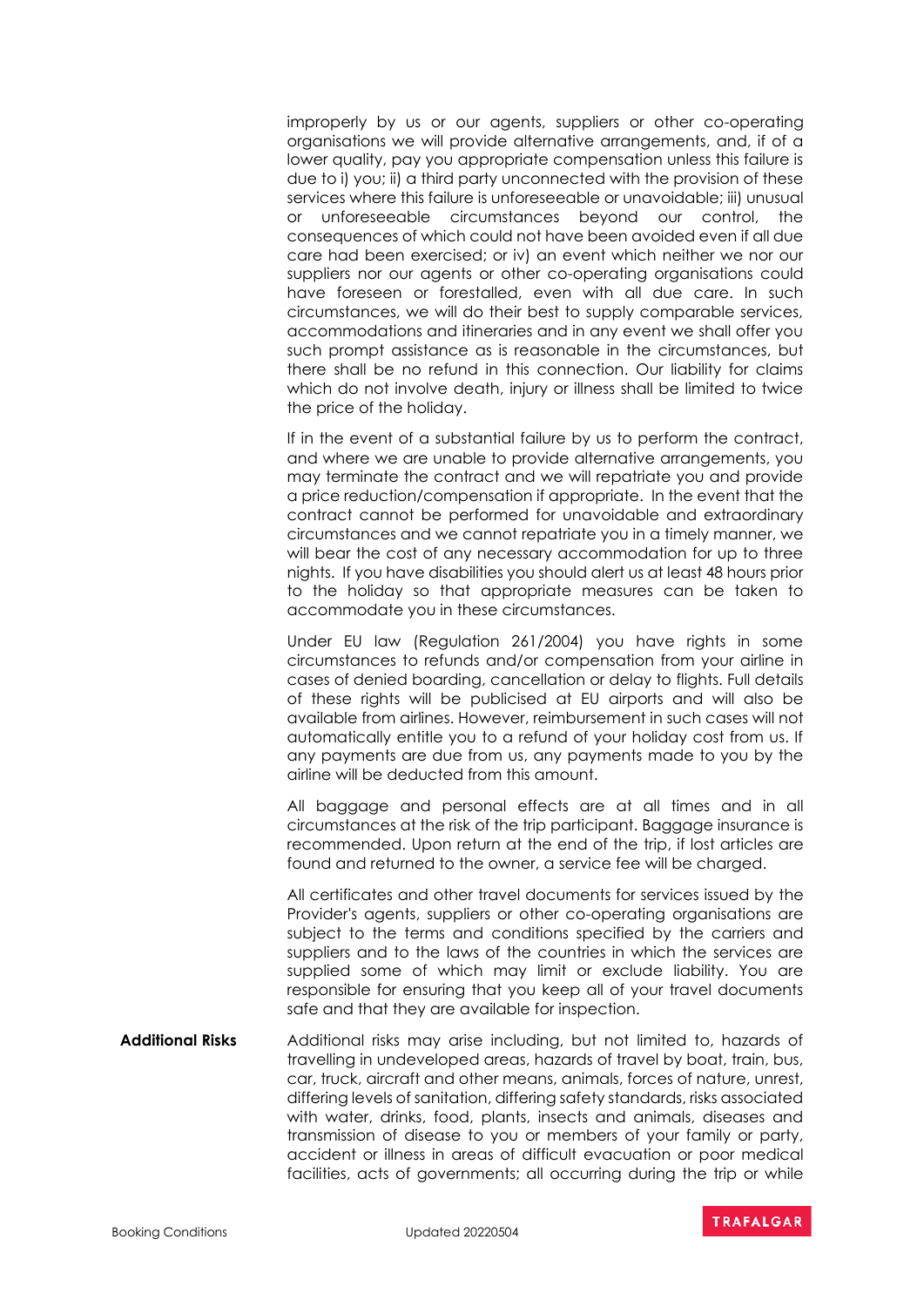coming to or returning from the trip. You are voluntarily participating, knowing there are risks. You agree to accept any and all risks. You release and discharge the Provider, its related companies and personnel from, and agree not to make a claim against any of them for, any and all claims, known or unknown, arising from contracting for, travelling to or from, or travelling during, and in any and every way participating in a trip, even where caused by negligence of any of these released and discharged persons and entities. This release and discharge of liability, assumption of risk and agreement not to make a claim is entered into on behalf of you and all members of your family and party, also including minors. This agreement also binds your heirs, legal representatives and assigns.

- **Safety** Where the guest occupies a motorcoach seat fitted with a safety belt, neither the Provider nor the Operator nor its agents or cooperating organisations or service providers will be liable for any injury, illness or death or for any loss or damages or claims whatsoever arising from any accident or incident, if the safety belt is not being worn at the time of such an accident or incident. This exclusion and limitation of liability shall not be used to imply that the Operator or its agents or affiliated entities are liable in other circumstances.
- **International Treaties** Transportation companies, airlines etc. are not to be held responsible for any act, omission or event during the time guests are not on board planes, transportation or conveyances. We rely on international convention which may apply to the services provided by us, our suppliers or agents with respect to any claim of any nature brought by you against us as a result of the provision of those services. International conventions which apply may include: Warsaw Convention 1929, (as amended by Hague Protocol and Montreal Protocol) in relation to air travel, or Montreal Convention; the Berne Convention for rail travel; Athens Convention 1974 for carriage by sea; the Geneva Convention for carriage by road and the Paris Convention 1962 for Hotels. We are to be regarded as having all the benefits of these conventions on limiting our liability in relation to any claim for death, injury, loss, damage and delay to guests and luggage.

**Errors and Omissions** In the case of computer or human billing errors, we reserve the right to re-invoice guests and their Travel Agents with correct billing.

> Every effort is made to accuracy of our brochures and website; however, the Provider cannot be held responsible for printing or typographical errors, or errors arising from unforeseen circumstances. Moreover, photographs and descriptions of locations or attractions are merely representative of conditions that existed at time of brochure printing and conditions may not be the same at the time of your journey.

> The airline(s) featured or nominated in our brochures or website do not by virtue of their endorsement commit or represent themselves either as contracting with any purchaser of a holiday from the Provider or as having any other legal relationship with them.

> All bookings made with any provider of any transport, facilities, meals, other goods or of any services are subject to terms and conditions and exclusions and/or limitations of liability imposed by them in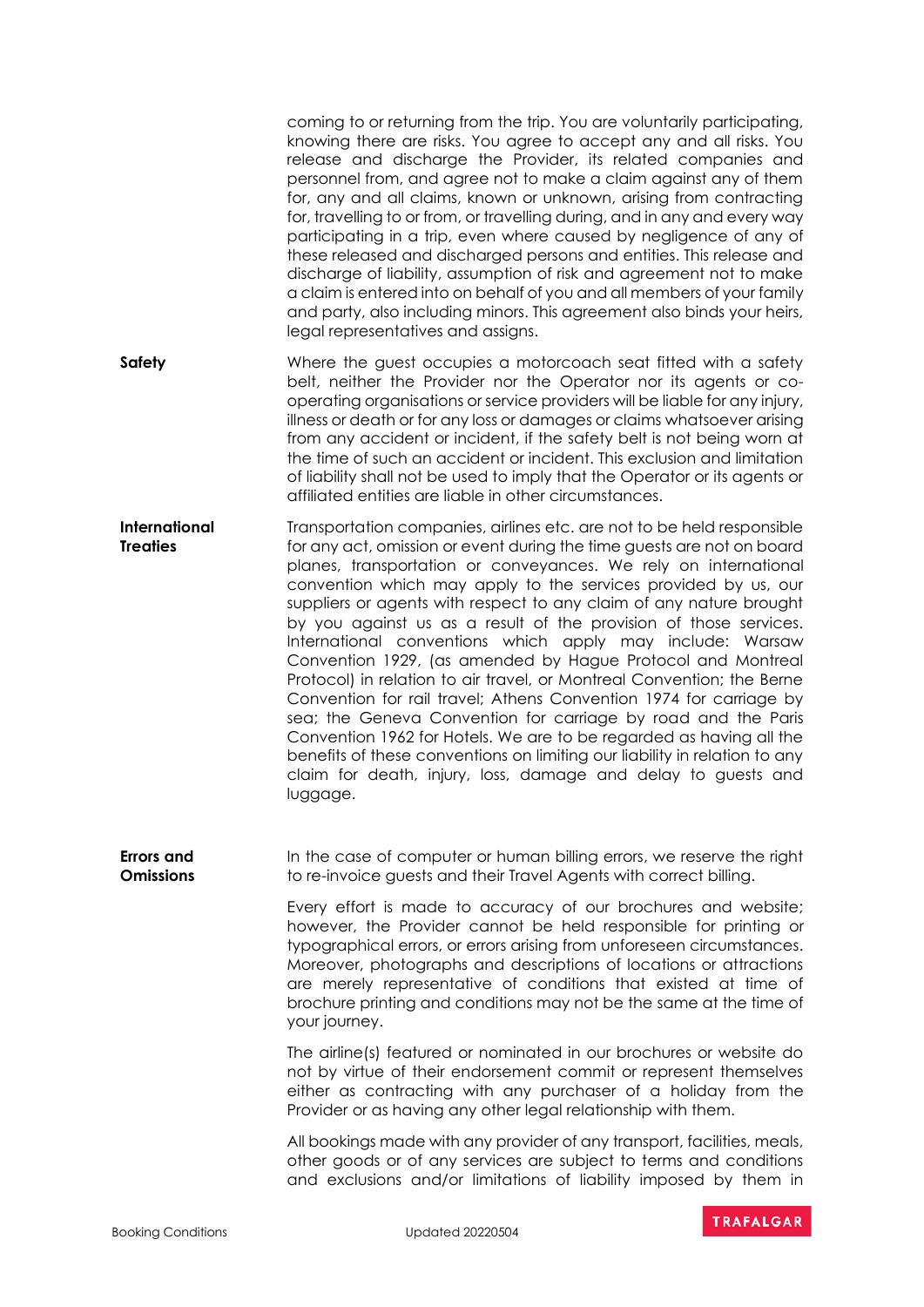relation to matters not covered particularly and expressly by your agreement with the Provider.

If you decide that you do not want to visit a country or part of a country you intended to visit because of any law, condition or requirement of any government or governmental authority, official, servant or agent, you are responsible for any costs, expenses, charges, fees, losses or damage incurred as a consequence and any cancellation or amendment fees. None of the companies in the Travel Corporation group of companies, or any of their staff or agents, accept any responsibility or liability for your acts, omissions, defaults, conduct, state of health, condition or circumstances.

## **COMPLAINT PROCEDURES & CONSUMER PROTECTION**

**Complaint Procedure** If you have a problem during your holiday please inform our Travel Directors/Local Representative immediately, who will try to make things right. Such assistance may include providing information on health services, local authorities and consular assistance as well as arranging communication and/or making alternative travel arrangements. We may charge a fee for these services where you have caused the problem intentionally or by your own negligence. If the matter was not resolved locally, please write to the Guest Relations Department at the address provided in your travel documentation within sixty (60) days of the end of your holiday with us, as it is important that you provide us the information quickly. Please quote your booking reference number and all relevant information. Failure to follow this procedure may delay or deny us the opportunity to investigate and rectify the problem, which may affect the way your complaint is dealt with and your rights under this contract.

> In any legal action, arbitration, or other proceeding to enforce, interpret or construe the terms of this Agreement, or concerning any grievance relating to the trip, the prevailing party shall be entitled to recover actual reasonable attorneys' fees, costs and expenses.

**Data Protection** To process your trip booking, the Provider will need to use personal information for you and guests in your booking. Personal information may include each guest's name, address, phone number, email address, passport number, and sensitive information such as health, medical, dietary, mobility, religious or other special requirements. This personal information may be passed on to other suppliers of your travel arrangements in addition to public authorities (such as customs and immigration), security and credit checking organisations, and otherwise as required by law. The Provider will process your personal data in accordance with the General Data Protection Regulations (GDPR). You can find out more about the Provider's Privacy Policy and the safeguards available on our website.

> We may also use the personal information you provide us to review and improve the guided holidays and services that we offer, and to contact you (by mail, email and/or telephone) about other guided holidays and services offered by the Provider that you may be interested in. If you don't want to receive this information, or if you want a copy of the personal information we hold about you, write to us at the address contained in your Essential Information document. The Provider may charge a fee for supplying you with this information as permitted by law. Please note: Due to the Transportation Security

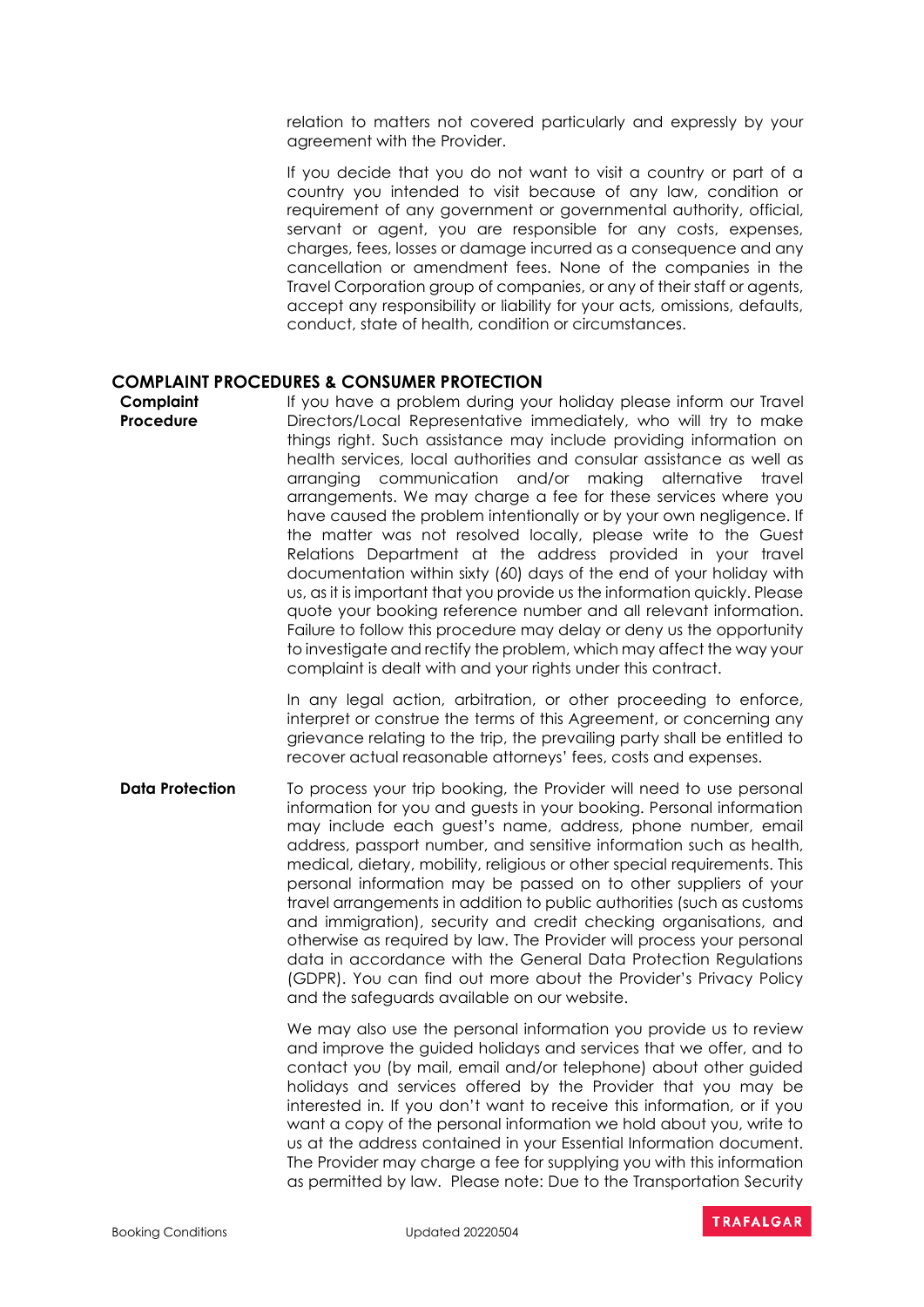Administration's (TSA) SECURE FLIGHT rules, airlines are now REQUIRED to collect more specific data on their guests prior to travel documents being issued.

**Group Photos** We take the data privacy of our Travellers and guests very seriously and are committed to abiding by the associated governing laws. Please be notified that from time to time our Travel Directors may organize group photo opportunities as part of trip experiences. Such photos may be shared to our company social media channels such as Facebook, Instagram, Twitter, or LinkedIn. We will not share the image with anyone for any use other than for Company promotion. Please remove yourself from the group photos organized by the Travel Directors if you choose not to participate.

## **OTHER CONDITIONS**

Each guest is required to comply with the terms, conditions, requirements, laws, rules and/or regulations of any service provider, or any country or governmental authority, and shall be liable for any such non-compliance.

- **Booking Arrangements** Your booking arrangements can be made through your Travel Agent, an online booking agent or with the Provider directly. When you make a booking, you must be at least 18 years of age at the time of booking. You are guaranteeing that you understand and have the authority to accept and do accept on behalf of yourself and all members of your party the terms of these booking conditions. We will deal only with the lead booking name in all subsequent correspondence and dealings. You are responsible for making all payments due, ensuring the accuracy of all personal details and other information supplied in respect of yourself and your party, notifying us of any changes or cancellations and for receiving correspondence and keeping your party informed.
- **Additional Optional Experiences** With the Provider, you will enjoy many famous highlights as included features on your trip, at no extra cost. An exciting array of additional optional experiences and activities may be made available to further enhance your experience. These experiences and activities are optional and are offered at special preferential prices. In some locations they can be pre-booked before your trip otherwise they can be booked during the trip. A detailed list and cost of these will be included in your travel documentation as well as available on the Provider website once they have been confirmed for your itinerary. You can book and pay for them through your Travel Directorsby cash or, in some regions, by credit card. Optional experiences and activities may vary due to seasonal conditions and often require minimum guest participation. Prices are subject to change without notice. Please also see the relevant section of "Trip Participation" regarding limitation (exclusion) of our liability for optional experiences and activities operated by independent third-party suppliers.
- IMPORTANT NOTE It is the quest's responsibility to ensure all necessary visas are obtained prior to departure and their passport is valid as per the laws of the country that they are travelling in or through. We do not accept any responsibility and will not make any refunds if you cannot travel because you have not complied with any passport, visa or immigration requirements or if you have lost or mislaid any necessary documents (including travel documentation). The Provider will also not be liable in circumstances where entry is refused to another